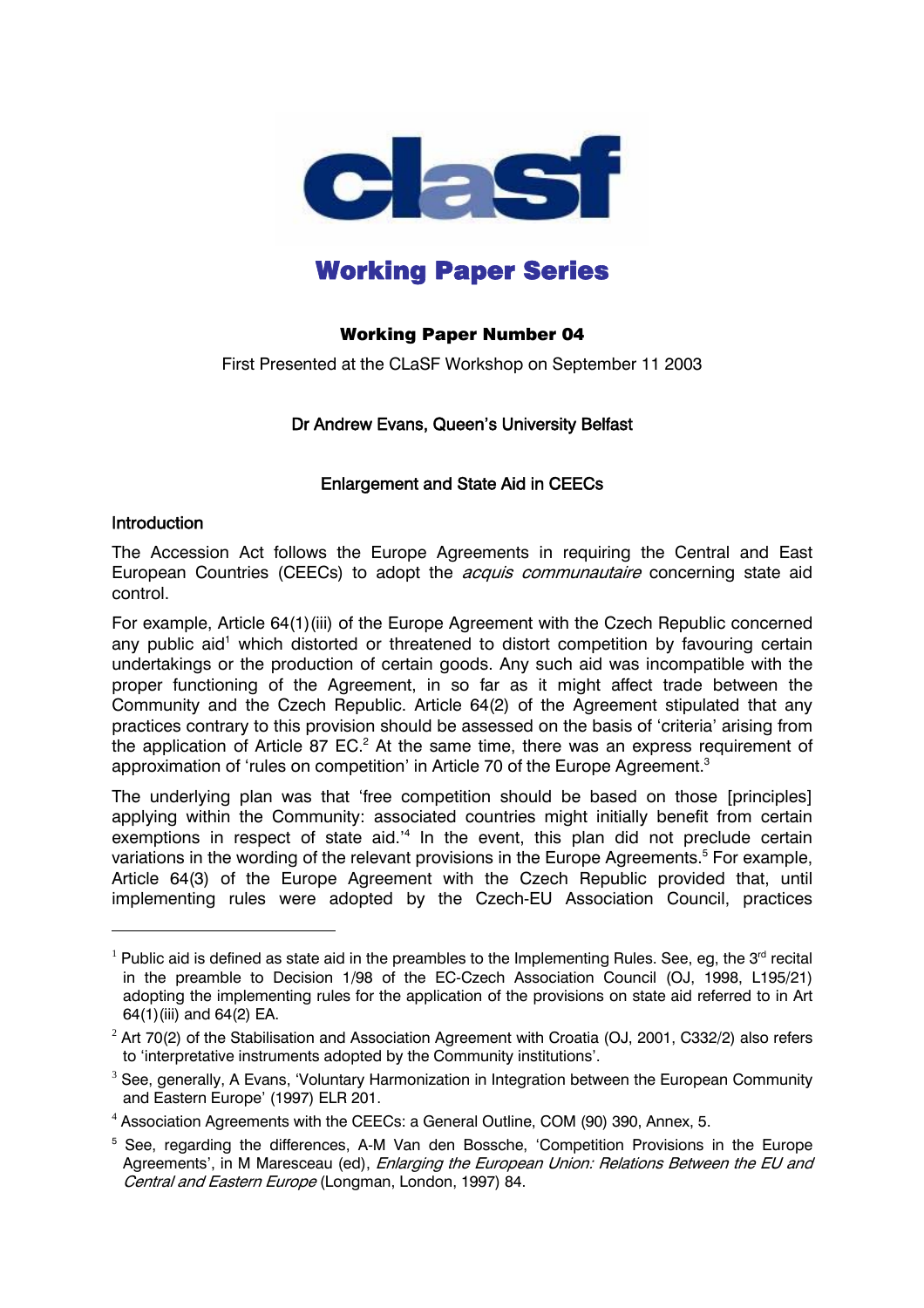incompatible with Article 64(1) should be dealt with by the Contracting Parties on their respective territories, according to their respective legislations.<sup>6</sup> In contrast, Article 63(3) of the Europe Agreement with Poland<sup>7</sup> provided that, until implementing rules were adopted, the provisions of the Agreement on interpretation and application of Articles VI, XVI and XXIII GATT were to be applied as the rules for the implementation of Article 63(1)(iii) and  $(2)$ .<sup>8</sup> The practical significance of such differences in wording might be expected to be reduced by the implementing rules adopted by the Association Councils. $^{\textrm{\textregistered}}$ 

Implementing rules were to be adopted by the relevant Association Council within three years of the entry into force of each Europe Agreement.<sup>10</sup> In June 1998 the Association Council adopted implementing rules in the case of the Czech Republic.11 These rules were treated as a model for the rules adopted by the EU-Bulgaria,<sup>12</sup> EU-Estonia,<sup>13</sup> EU-Latvia,<sup>14</sup> EU-Lithuania,<sup>15</sup> EU-Poland,<sup>16</sup> EU-Romania,<sup>17</sup> EU-Slovakia,<sup>18</sup> and EU-Slovenia<sup>19</sup> Association Councils, but 'constitutional problems' made their adoption problematic in Hungary.<sup>20</sup> The

- $14$  Decision 4/2001 (OJ, 2000, L163/16). In some CEECs national legislation provided for assessment of the compatibility of state aid by way of direct application of the Europe Agreement. See, regarding the Law on State Aid 1998 in Latvia, Progress Report 2000, 47.
- <sup>15</sup> Decision 2/2001 (OJ, 2001, L98/19).
- <sup>16</sup> Decision 3/2001 (OJ, 2001, L215/39).
- <sup>17</sup> Decision 4/2000 (OJ, 2001, L138/16).
- <sup>18</sup> Decision 6/2001 (OJ, 2002, L48/11).
- <sup>19</sup> Decision 2/2001 (OJ, 2001, L163/20).
- $20$  NPAA, 177. Arts 1 and 6 of the implementing rules relating to the restrictive practices of undertakings (Decision 2/96 of the EU-Hungary Association Council, OJ, 1996, L295/29) were declared unconstitutional by the Hungarian Constitutional Court, because they required the Hungarian Office of Economic Competition to apply Union law criteria directly. See J Volkai, 'The Application of the Europe Agreement and European Law in Hungary: the Judgment of an Activist Constitutional Court on Activist Notions', Harvard Jean Monnet Paper 8/99. A German translation of the judgment is available at <http://www.mkab.hu/Dec/deu/30-1998.htm>. See also H. Küpper, 'Integration mit Hindernissen – Die "Europa-Entscheidung" des ungarischen Verfassungsgerichts', ROW (1998) 333. The implementing rules had to be re-adopted by Decision 1/2002 (OJ, 2002, L145/16). Cf, regarding the Czech Constitutional Court and, more generally, problems of 'closed constitutions', HG Krenzler and M Everson, 'Preparing for the Acquis Communautaire', RSC Policy Paper 98/6, 15.

 $^6$  The same wording was used in Art 64(3) of the Europe Agreement with Slovakia and Art 65(3) of the Europe Agreement with Slovenia.

 $7$  The equivalent of Art 64 of the Europe Agreement with the Czech Republic.

 $^{\rm 8}$  The same approach was adopted in the Europe Agreements with Estonia, Latvia, and Lithuania.

 $9$  But see heading below, regarding 'transition aid' under these rules.

 $10$  See, eg. Art 64(3) of the Europe Agreement with the Czech Republic. The rules were 'apart from wider policy considerations, also seen as an important step towards reducing any possible trade friction between the Community and the third country in question, because [they might], if properly implemented, eliminate the need for either party to have recourse to action under the WTO Agreement on Subsidies and Countervailing Measures.' See Twenty-ninth Report on Competition Policy (EC Commission, Brussels, 2000), 111-112.

 $11$  Decision 1/98 of the EC-Czech Association Council (OJ, 1998, L195/21) adopting the implementing rules for the application of the provisions on state aid referred to in Art 64(1)(iii) and 64(2) EA.

<sup>&</sup>lt;sup>12</sup> Decision 2/2001 (OJ, 2000, L216/20).

 $13$  Decision 1/2002 (OJ, 2002, L299/43). They had apparently been agreed more than 2 years before their publication. See the Joint Press Release of the Third Meeting of the EU-Estonia Association Council, 14 Feb 2000.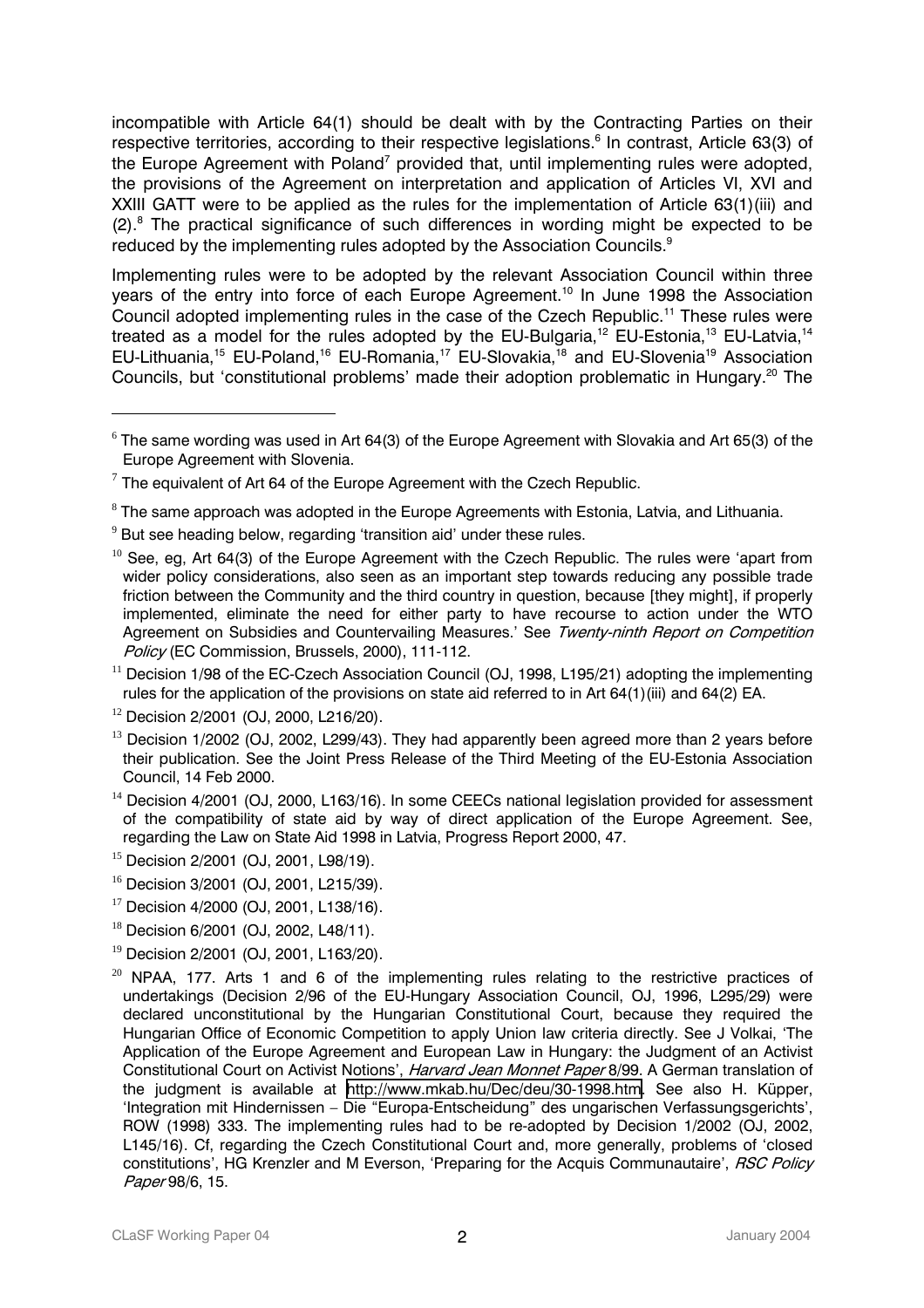rules included procedures for the settlement of disputes concerning state aid, though the preference was to deal with any such disputes in the context of accession negotiations.<sup>21</sup>

Adoption of the *acquis* in the context of accession negotiations has proved problematic in all the CEECs. The problems are documented in successive Commission reports on the individual applicant countries.<sup>22</sup> They will be examined in the following sections of the present article.

The emphasis in the reports, as in the accession negotiations, is on critical assessment of the adoption performance by the CEECs rather than on self-criticism by the EU. The lack of self-criticism may be unjustified. For example, observers argue that both the EU and the CEECs need to distinguish between aid that creates identifiable cross-border distortions to competition and aid that is merely irritating to competitors or a waste of taxpayers' money. This distinction is far from being implemented either inside or outside the Union. Yet, state aid control is presented as playing 'a key role in creating a well-functioning economy<sup>'23</sup> and as necessary 'to ensure that the economic actors in the Candidate countries are able to withstand the competitive pressures of the internal market'.<sup>24</sup>

There are more particular problems with the *acquis*. There has been no coherent application of the principle of subsidiarity in this field. The EU hesitates between considering the control of state aid as important to prevent Member States from inflicting damage on each other, and treating it as a kind of medicine that should be taken for Member States' own good. Sometimes governments choose to use state aid in a way that is foolish, but causes little damage outside their own borders. The waste of taxpayers' funds is a matter of concern, but there are domestic political mechanisms for the expression of such concern. $25$ 

Moreover, the Commission has a large and growing caseload of state aid notifications to assess. But its ability to control the aid being granted is very limited. The proportion of cases that culminate in a negative decision has fallen from between 2% and 5% in the late 1980s to under 1.5% since 1991. Because of the overload on the Commission's staff it is questionable whether the aids found objectionable are necessarily the ones that are most damaging, either to Member States or to the common market as a whole.

Again, the lack of clear principles underlying the Commission's control of state aid is an invitation to lobbying and to the use of the judicial process as a strategic tool against competitors. A resulting risk is that the state aid rules may be invoked by EU firms (as antidumping procedures may have been used)<sup>26</sup> merely to stifle competition from firms in CEECs. Both CEECs and the EU need to distinguish much more carefully aid that creates identifiable cross-border distortions to competition from aid that is merely irritating to competitors or a waste of taxpayers' money. A policy that could make this distinction is a long way from being implemented, either inside or outside the EU.<sup>27</sup>

<sup>&</sup>lt;sup>21</sup> P Schütterle, 'State Aid Control - an Accession Criterion' (2002) 39 CMLRev 577, 581.

<sup>&</sup>lt;sup>22</sup> The reports on competition policy tend to be even more critical. See, eg, Twenty-ninth Report on Competition Policy (EC Commission, Brussels, 2000), 111-112.

 $23$  State Aid Scoreboard – Special Edition on the Candidate Countries, COM (2002)638, 6.

 $24$  Ibid, 9.

 $25$  FG Wishlade, Regional State Aid and Competition Policy in the European Union (Kluwer International, The Hague, 2003), 247-8.

 $26$  See, eq, A Evans, 'Zastosowanie przepisow antidumpingowych do Krajow o "gospodarce nierynkowej" 'in Europa 1992: A Mozliwosci Polskiego Eksportu do EWG (University of Gdansk, 1989).

 $27$  P Seabright, 'Controlling State Aids: Implications for the Accession Countries' (Centre for Economic Policy Research, London, 2003).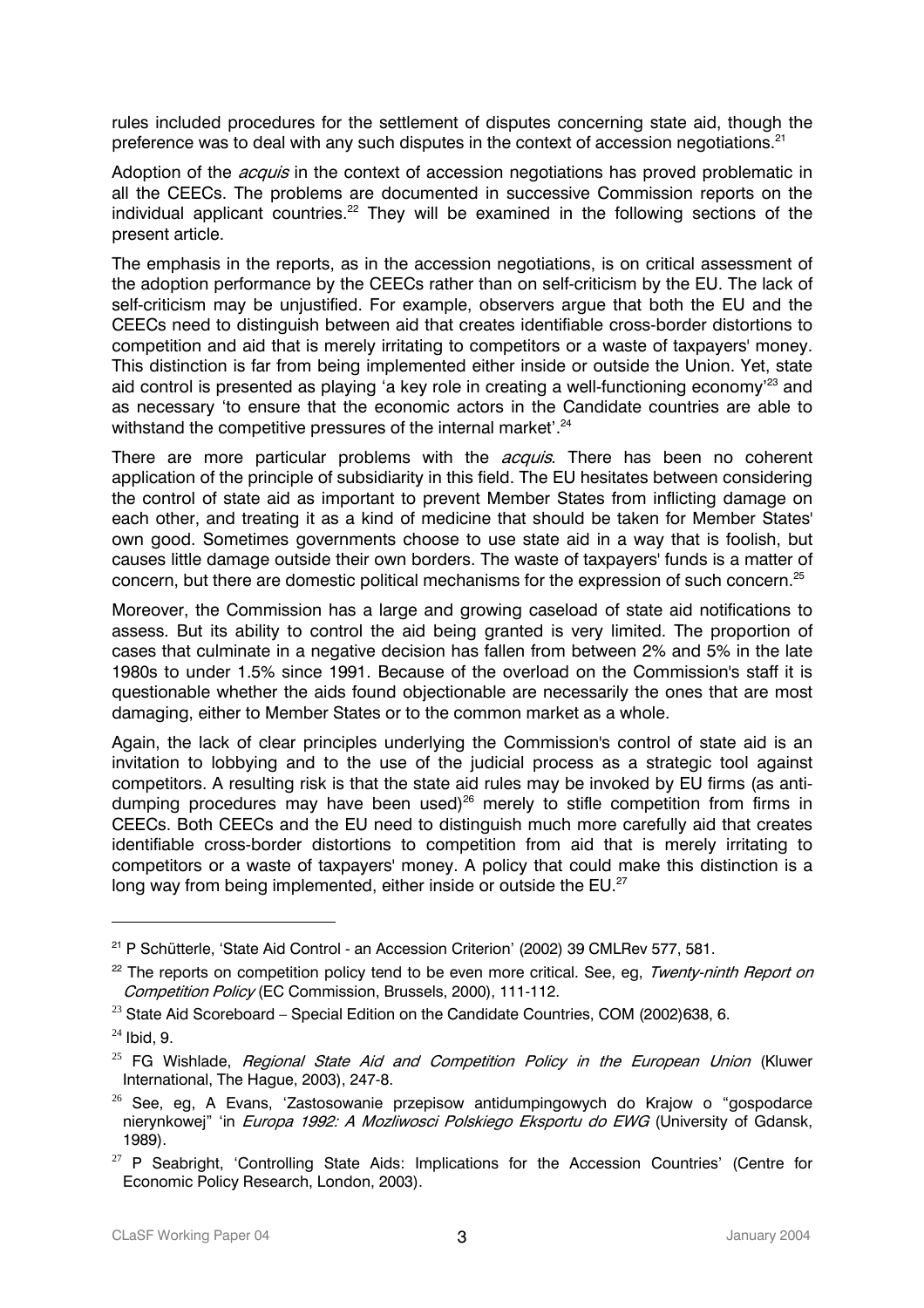Such criticism takes as its premise the need to ensure that the *acquis* concerning state aid control maximizes efficiency in trade between states. It pays less attention to the problems of adapting this *acquis* to other goals, such as regional development, of significance for CEECs. Such problems with the *acquis* seem to have been largely disregarded in implementation of the Europe Agreements<sup>28</sup> and in accession negotiations. The focus has been on problems in legislative and administrative adoption of the *acquis* in the CEECs, which will be examined in the following sections of the present article.

The Union may dismiss the problems as 'largely technical.<sup>'29</sup> However, observers may be led to claim that the 'EU is trying to impose the whole *acquis* on the candidate countries in a totally inflexible and anti-economic way.'<sup>30</sup> At least, differences in economic conditions, as between, for example, Slovenia on the one hand and Romania on the other, may make it unrealistic to expect all the CEECs to accept the state aid *acquis* without substantial modification.<sup>31</sup> Prospects for more 'flexible' solutions will be explored in final sections of the present article.

# Legislative Problems in Adoption of the Acquis

The EU has insisted that national legislation in the CEECs should give effect to Union rules on state aid, including rules contained in Commission guidelines.<sup>32</sup> which are of disputed legal status within the EU. $^{33}$  The legislation adopted by the CEECs has been critically examined by the Commission and has often had to be extended in scope, made more precise, or tailored to the dynamism of EU law. In many cases further legislative reform is still demanded by the Commission.<sup>34</sup>

# Scope

 $\overline{a}$ 

In Estonia the Competition Act 1998 dealt with state aid in Chapter 6.<sup>35</sup> The Commission considered that this legislation did not go far enough. According to the Commission, in order to make the aid control framework fully operational, regulations covering EU legislation and other relevant instruments needed to be adopted.<sup>36</sup> The Competition Act 2001 and implementing legislation relating to aid to the shipbuilding/repair sector go some way to meeting this criticism. The new Act contains the main principles of state aid control, although implementing legislation in three sectors regarded as sensitive (steel, cars, and synthetic fibres) has not been completed.<sup>37</sup>

 $28$  See, generally, A Evans, 'Contextual Problems of EU Law: State Aid Control under the Europe Agreements', (1996) ELRev 263.

 $29$  Cf HG Krenzler and M Everson, op cit, 2.

<sup>&</sup>lt;sup>30</sup> A Mayhew, 'Enlargement of the European Union: an Analysis of the Negotiations with the Central and Eastern European Candidate Countries', Sussex European Institute Working Paper 39 (2000), 43.

<sup>&</sup>lt;sup>31</sup> See, eg, T Tóth, 'Competition Law in Hungary: Harmonisation Towards EU Membership', [1998] ECLR 358, 361. Cf, the argument that 'a variegated *acquis* would not be a sign of Union weakness, but rather an indication of its maturity and ability legally to structure intensified integration within a highly diversified European continent' (HG Krenzler and M Everson, op cit, 19).

 $32$  See, eg, Art 2(1) of the Czech Implementing Rules (OJ, 1998, L195/21).

 $33$  A Evans, *EC Law of State Aid* (Oxford University Press, 1997).

 $34$  The need for secondary legislation might be obviated where national law allows for direct reference to the *acquis* (Czech Progress Report 2001, 54).

<sup>35</sup> <http://www.legaltext.ee/en/andmebaas/ava.asp?m=022>

<sup>36</sup> Progress Report 2000, 42-44.

<sup>&</sup>lt;sup>37</sup> Progress Report 2002, 59.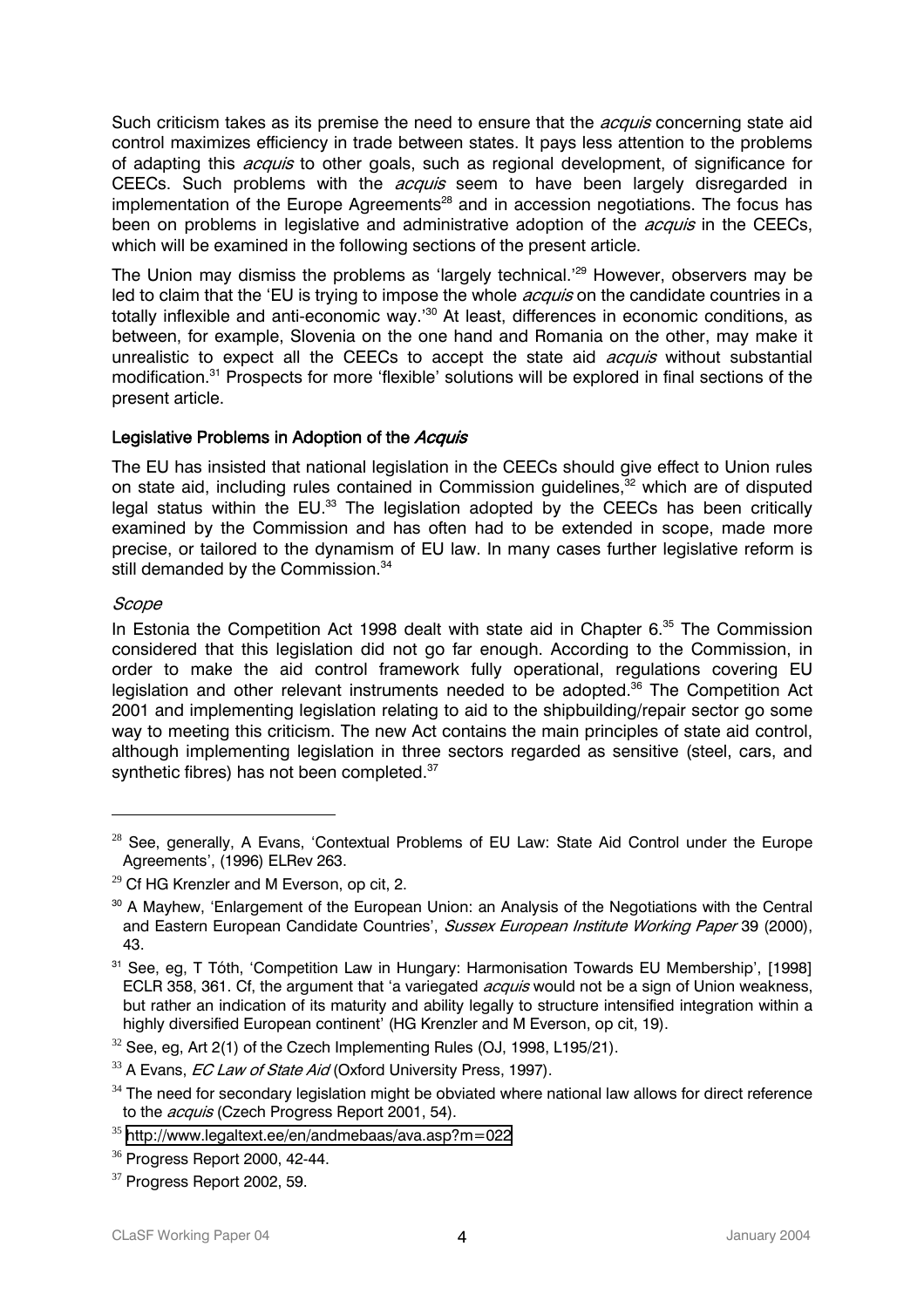In Poland the Act on the Conditions of Admissibility and Monitoring of State Aid to Entrepreneurs 2001 was criticized, because it did not always require examination of aid to large-scale restructuring projects by the Office for Competition and Consumer Protection.<sup>38</sup>

In Hungary the Act on Public Finance 2001 includes a general prohibition of state aid. A Government Decree on exemptions from the prohibition of state aid contains the basic principles of state aid control. However, important fiscal aid schemes are excluded, and regional aid ceilings are considered too high by the Commission.<sup>39</sup>

The Lithuanian Act on State Aid 1998, which entered into force in 2000, contains the basic principles of EC state aid control. More of the *acquis* has been implemented through resolutions, notably on *de minimis* aid. However, the Act does not apparently cover aid proposed directly by the Government under legislative acts and decisions.40

Romanian legislation on state aid control was adopted in July 1999. Implementing regulations, concerning regional aid, aid to small and medium-sized enterprises, aid to rescue and restructure firms in difficulty, research and development aid, training aid, and environmental protection aid, came into force in January 2003. However, further transposition of the substantive state aid rules is still necessary. It is also unclear whether legislation on state aid control takes precedence over legislation on businesses and legislation under which state aid is provided.<sup>41</sup>

#### Precision

In July 2002 Poland adopted a new Act on the Conditions of Admissibility and Supervision of State Aid for Entrepreneurs. The aim of the new Act is to define more accurately and extend the statutory definitions of state aid, to strengthen the responsibility of the organs that grant the aid, and to create the institutions for aid schemes. Furthermore, regulations on regional, horizontal, and sectoral aid as well as on procedures have been adopted. However, the transposition of the Commission guidelines on restructuring and environmental aid into Polish regulations is considered insufficiently precise.<sup>42</sup>

#### Dynamism

 $\overline{a}$ 

In Slovakia the State Aid Act 1999 was not in line with the *acqui*s, particularly as regards aid to employment and aid to sensitive sectors, such as automobiles and steel.<sup>43</sup> A revised State Aid Act 2001 is broadly in line with the *acqui*s. In particular, the Act updates Slovakia's rules on regional aid and on aid to the sensitive sectors, and also incorporates the key provisions of the 'block exemptions' on aid to small and medium-sized enterprises, on training aid, and on *de minimis* aid. Even so, the Commission insists that Slovakia continues to update its legislation in line with recent developments in the *acquis*, such as the quidelines for aid to rescue and restructuring and on environmental aid. $44$  The CEECs may thus be said to face the problem of 'moving targets'.<sup>45</sup>

<sup>&</sup>lt;sup>38</sup> Progress Report 2000, 45.

<sup>&</sup>lt;sup>39</sup> Progress Report 2002, 63.

<sup>40</sup> Progress Report 2000, 46.

 $41$  Progress Report 2002, 66-67.

<sup>42</sup> Progress Report 2002, 64.

<sup>43</sup> Progress Report 2000, 43-44.

<sup>44</sup> Progress Report 2002, 63. See, similarly, regarding Slovenia, Progress Report 2002, 59. Cf, regarding Latvia, Progress Report 2002, 63.

<sup>&</sup>lt;sup>45</sup> HG Krenzler and M Everson, id op, 4. See also T Tóth, id op, 365.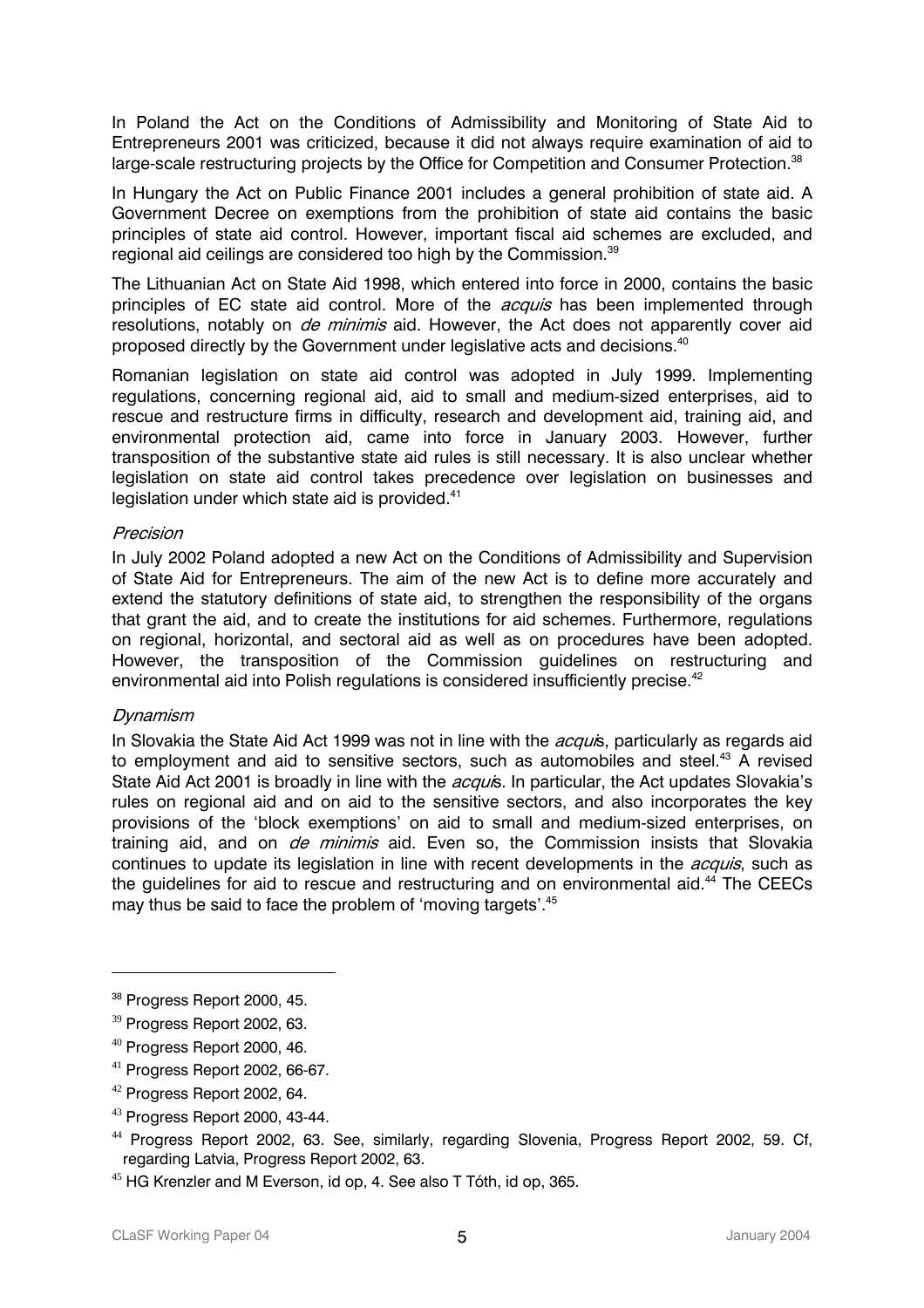# Administrative Problems in Adoption of the Acquis

As the Commission puts it, 'rule changes [must] result in new conditions on the ground as well as in the statute books'.<sup>46</sup> The Commission once suggested, as a future possibility, that a 'competition authority' be created along the lines of the EFTA Surveillance Authority by several or all of the CEECs.<sup>47</sup> However, this suggestion was not pursued. Attention has turned to administrative problems, particularly those arising from institutional and procedural arrangements for the control of state aid, in individual CEECs. According to the Commission, each CEEC must establish 'an adequate administrative capacity (in particular a well-functioning competition authority)' as well as 'a credible enforcement record of the acquis.'<sup>48</sup>

## Institutions

Bodies responsible for state aid control have been established in each CEEC,<sup>49</sup> as envisaged in the Implementing Rules.<sup>50</sup>

In the Czech Republic the Act on State Aid 2000 provided for state aid control by the Office for the Protection of Competition (OPEC). OPEC is a fully independent authority. It is responsible for the analysis of existing and future individual aid awards and programmes in the Czech Republic and gave opinions about their compatibility with Article 64(1)(iii) and (2) of the Europe Agreement.<sup>51</sup>

In Poland the Office for Competition and Consumer Protection (OCCP) is responsible for the control of state aid. The Office is not classified as a ministry, which results in lower levels of remuneration and may make staff retention difficult.<sup>52</sup>

Often, state aid control bodies are within the ministry of finance in the CEEC concerned. For example, in Hungary the State Aid Monitoring Office (SAMO) is within the Ministry of Finance.<sup>53</sup> In Estonia the Ministry of Finance contains the Competition and State Aid Division (CSAD).<sup>54</sup>

In Latvia the State Aid Surveillance Commission (SASC) is an independent collegiate institution made up of officials representing different state institutions within the Ministry of Finance. However, 'budgetary restraints' may prevent decisions of this Commission from

<sup>46</sup> European Report 2169 (26 Oct. 1996).

<sup>&</sup>lt;sup>47</sup> Follow Up to 'The Europe Agreements and Beyond: a Strategy to Prepare the CEECs for Accession', COM (94)361, 7.

 $48$  Ibid, 10.

<sup>&</sup>lt;sup>49</sup> The Commission will, under the relevant Union programmes, assist the bodies responsible for state aid control in the CEECs by providing for documentation, training, study tours and other relevant technical assistance. Such assistance may be provided under the Phare Programme. However, it has been questioned whether the human and financial resources of the Commission are sufficient to enable adequate and effective assistance to be given to all the CEECs (ESC Opinion of 25 Jan 1995 (OJ, 1995, C102/40), para 3.38). This problem, as well as the limited absorption capacity of the CEECs, has also been observed in the context of twinning arrangements with officials from the CEECs and the Member States. See Twinning: final assessment report, July 2000 4, [http://europa.eu.int/comm/enlargement/twinning/assesm\\_july.pdf](http://europa.eu.int/comm/enlargement/twinning/assesm_july.pdf).

 $50$  See, eg, the 4<sup>th</sup> and 5<sup>th</sup> recitals to the Preamble to the Czech Implementing Rules (OJ, 1998, L195/21).

 $51$  Progress Report 2000, 51-52.

 $52$  Progress Report 2000, 51-52.

<sup>53</sup> Progress Report 2002, 63; [http://www.meh.hu/PM/TVI/feladat\\_en.htm.](http://www.meh.hu/PM/TVI/feladat_en.htm)

<sup>&</sup>lt;sup>54</sup> Progress Report 2002, 58.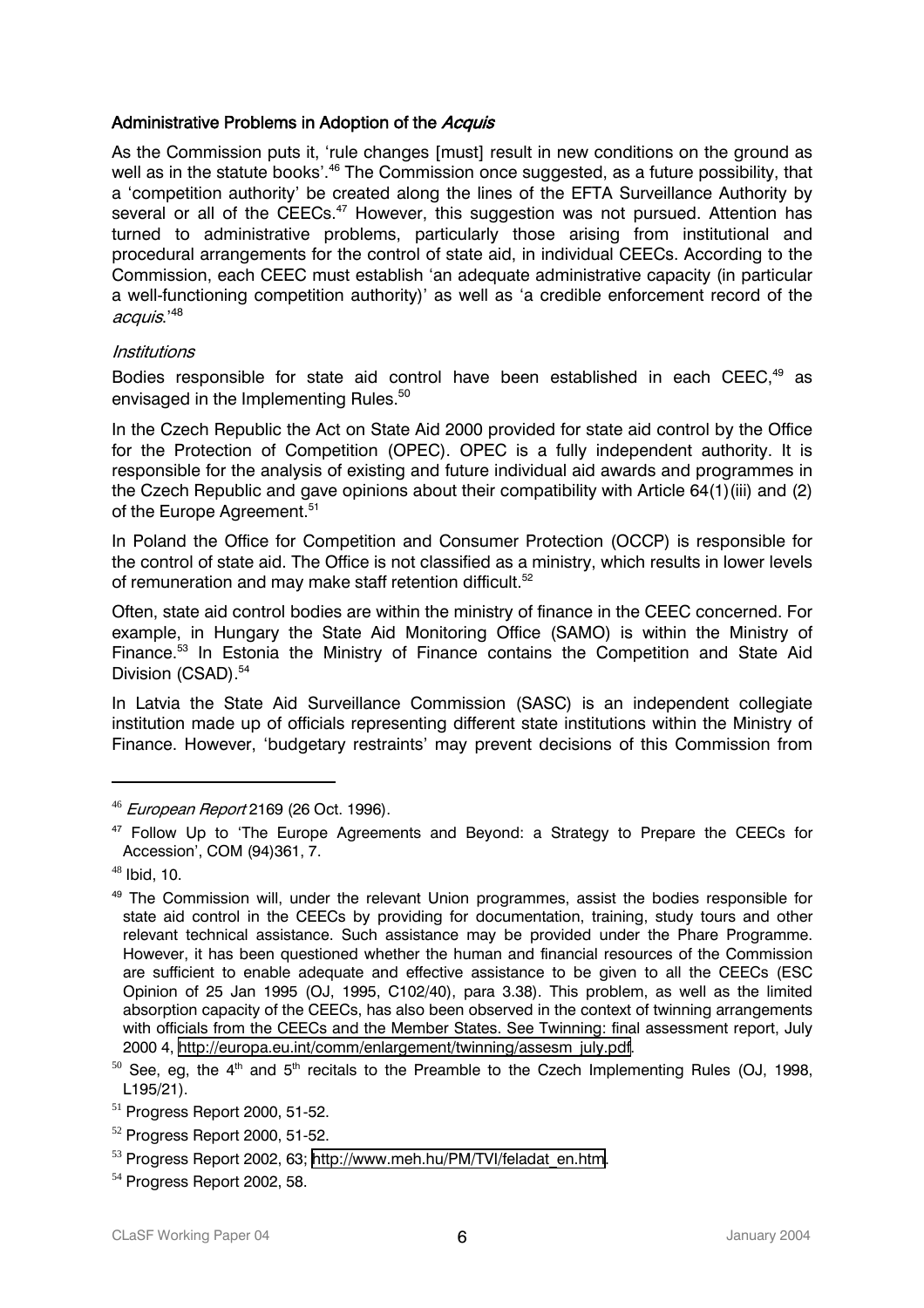being implemented.<sup>55</sup> In January 2002 a new division, the State Aid Control Division, was created within the Ministry of Finance. This division takes over the role of Secretariat to SASC.<sup>56</sup>

It may seem problematic that aid control bodies in the CEECs lack independence from their national government.<sup>57</sup> True, aid monitoring has been assigned to ministries in existing Member States. For example, in Germany the Ministry of Economic Development monitors state aid; in France the Ministry of Economy together with the sectoral ministries do so; in Austria a unit within the Federal Chancellery, which works in close contact with the respective ministries, does so.<sup>58</sup> However, the state aid provisions of the EC Treaty are applied *vis-à-vis* Member States by the Commission as a supranational authority. The Member States themselves need not set up special independent authorities to decide whether or not state aid is permissible.<sup>59</sup>

Apart from doubts about their independence, the work of bodies responsible for state aid control in CEECs may be impeded by lack of training, as in the Czech Republic,<sup>60</sup> Poland,<sup>61</sup> and Lithuania.<sup>62</sup>

There may also be demarcation problems, as in the case of Bulgaria, Romania,<sup>63</sup> and Slovenia.<sup>64</sup> In Bulgaria the State Aid Department within the Ministry of Finance is responsible for ex post state aid monitoring (annual report and inventory). The State Aid Directorate within the Commission for Protection of Competition (CPC) - a fully independent authority - is in charge of  $ex$  ante state aid control (authorizing or prohibiting aid projects after compulsory notification). A memorandum of understanding on co-operation between these two bodies was signed in September 1999, but practical difficulties seem to persist. According to the European Commission, clarification of institutional responsibilities, to ensure effective monitoring and control of direct and indirect state aids at national and regional level, is necessary.<sup>65</sup>

Such problems may reflect the role of the CEECs as 'downloaders' rather than 'uploaders' of EU policy.<sup>66</sup> In other words, CEECs adopt rather than influence the development of the acquis. In these circumstances, they may seek to minimize the impact of such adoption on

 $55$  Progress Report 2000, 46-47.

<sup>56</sup> Progress Report 2002, 63.

 $57$  But cf. regarding the possibility that independence may imply isolation, T Tóth, id op, 366.

<sup>58</sup> <http://www.csd.bg/publications.inst-infrastructure-en/5.hmtl>.

 $59$  In contrast, Art 70(4) of the SAA with Croatia requires the establishment of 'an operationally independent authority'.

 $60$  Progress Report 2002, 51-52. PHARE assistance may be used in the training of personnel within 'twinning' arrangements (Czech Position Paper, chapter 6).

<sup>&</sup>lt;sup>61</sup> Council Decision 2002/91 (OJ, 2002, L44/72) on the principles, priorities, intermediate objectives and conditions contained in the Accession Partnership with Poland.

<sup>62</sup> Progress Report 2002, 62.

 $63$  In Romania there are two competition authorities: the Competition Council and the Competition Office, the former being responsible for authorizing or prohibiting aid and the latter being responsible for monitoring and reporting aid.

<sup>&</sup>lt;sup>64</sup> In Slovenia there are a Commission for Monitoring of State Aid and a Commission for State Aid Control.

 $65$  Progress Report 2002, 61-62.

<sup>&</sup>lt;sup>66</sup> TA Börzel, 'Shaping and Taking EU Policies: Member State Responses to Europeanization', Queen's Papers on Europeanization 2/2003.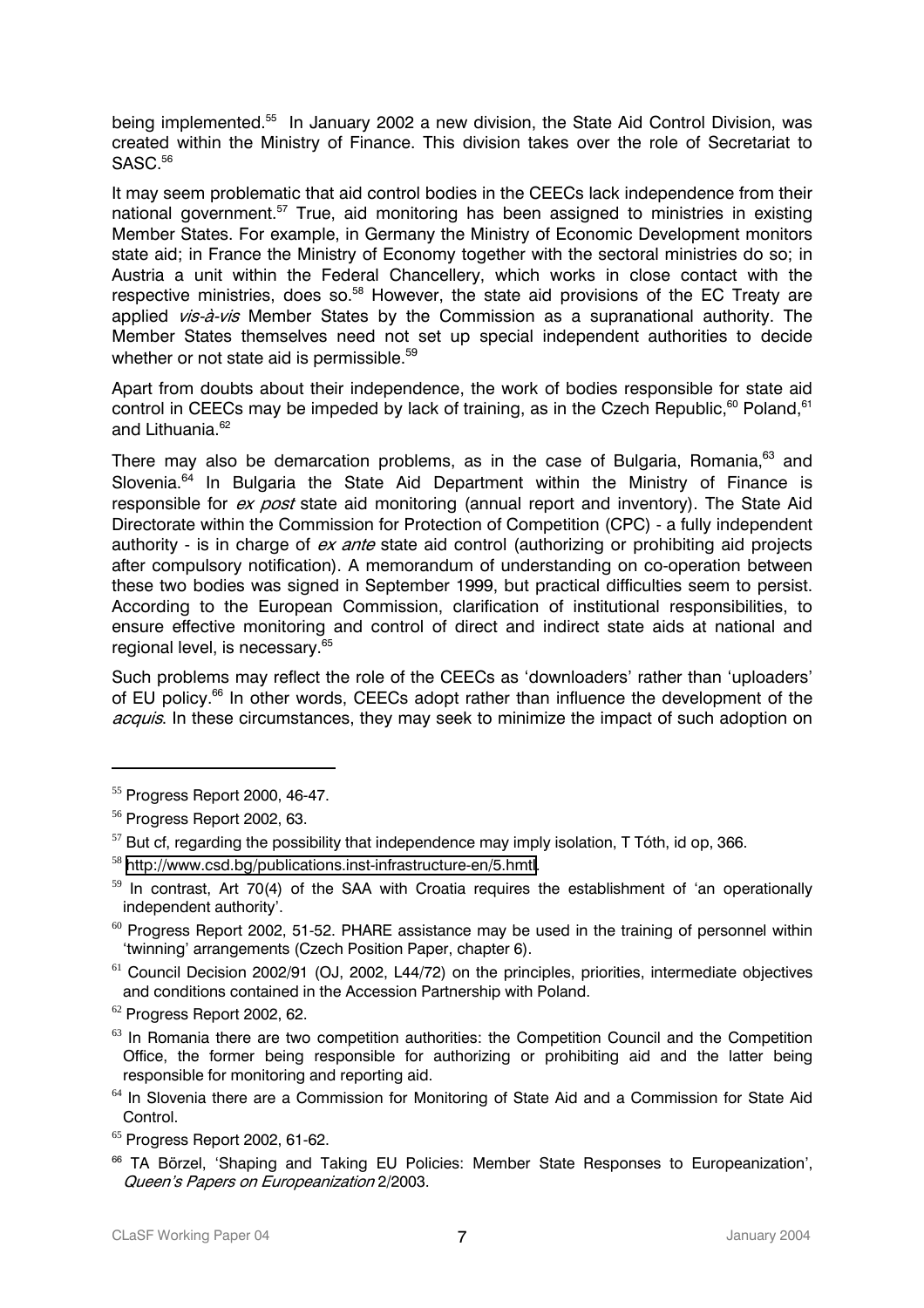their domestic institutional arrangements. Hence, the impact be 'shallow' and may be 'insulated' from their general institutional systems.

### **Procedures**

Various procedures for state aid control have been established in the CEECs.

However, the scope of these procedures may be limited. For example, Bulgaria, <sup>67</sup> the Czech Republic,<sup>68</sup> and Slovakia<sup>69</sup> have been criticized for not having a comprehensive notification system in operation.

In Romania numerous state aid measures are not notified to the competition authorities. According to the European Commission, the Romanian Competition Council should take a firmer and more pro-active approach to ensure the effective application and enforcement of the state aid rules, including non-notified aid, and the alignment of existing aid schemes and legislation under which authorities at various levels grant aid.<sup>70</sup> Despite such criticism from the Commission, the Competition Council has not yet taken any decision on nonnotified or existing aid.71

In Hungary the procedure for prior notification of state aid covers most aid, including aid to sensitive sectors, large investment projects, and the Hungarian Privatization and State Holding Agency. At present, however, the imposition of a prior notification obligation on local authorities is for constitutional reasons not legally possible. According to Government Decree 254/2000<sup>72</sup> amending Government Decree 217/1998.<sup>73</sup> local authorities are only obliged to provide  $ex$  post information – in aggregate form - on state aid, listed separately in their annual report.<sup>74</sup>

In Latvia the relatively small number of aid cases decided upon by the State Aid Surveillance Commission (SASC) has led the European Commission to express doubt whether all aids are, in fact, being notified.<sup>75</sup>

The European Commission does not consider that solutions to such problems depend solely on the work of bodies established to control state aid. Accordingly, the CEECs have all been called upon to increase awareness of the rules amongst market participants and aid granters and to intensify the training of the judiciary in the field of state aid.<sup>76</sup>

- $71$  Progress Report 2003, 60.
- $72$  XII.25.
- <sup>73</sup> XII.30.

- <sup>74</sup> Hungarian NPAA.
- $75$  Progress Report 2000, 46-47.

<sup>67</sup> Progress Report 2003, 55.

<sup>68</sup> Progress Report 2000, 51-52.

<sup>69</sup> Progress Report 2000, 43.

 $70$  Progress Report 2002, 67.

 $76$  See, eg, Council Decision 2002/85 (OJ, 2000, L44/20) on the principles, priorities, intermediate objectives and conditions contained in the Accession Partnership with the Czech Republic. In Latvia it was planned that by 2002 most judges would have been trained in EU law (Statement of the Latvian Foreign Minister at the Second Meeting of the EU-Latvia Association Council, 22 February 1999). It is said that the legislation in the CEECs rarely allows for proceedings to be taken against the national aid monitoring authority. See P Schütterle, id op, 579. However, an SAO decision was appealed against and upheld by the Slovak Supreme Court (Progress Report 2002, 63). In Bulgaria decisions of the Commission for Protection of Competition may be challenged before the Supreme Administrative Court, but this body works slowly and does not seem to the Commission to be well equipped to handle competition cases. In 1999 the Court ruled on only 11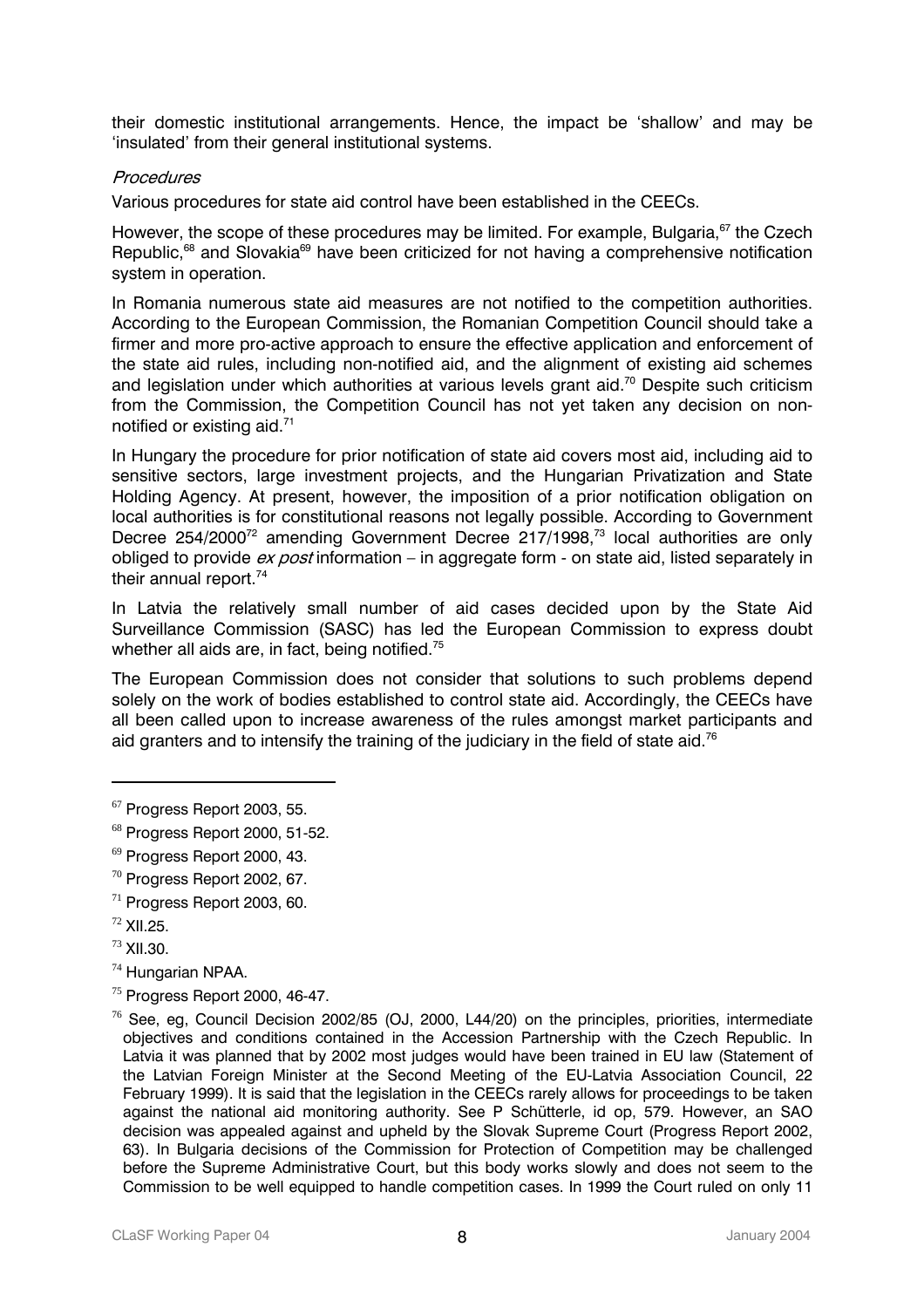The work of bodies established to control state aid may also be heavily dependent on legislative transposition of the *acquis*. In the Czech Republic, for example, an amendment to the Investment Incentives Act, which came into force in January 2002, creates a direct connection between the Act and the State Aid Act. OPEC is faced with the necessity to assess every individual aid award under the Investment Incentives Act. A heavy workload, which could be avoided by establishing a fully compatible investment scheme, is entailed.<sup>77</sup>

Again, in areas where the transposition of the *acquis* has been less than satisfactory, for example restructuring aid arising from the cancellation or rescheduling of public liabilities, and environmental aid, the enforcement record of the Polish OCCP has not impressed the European Commission.78

# Solutions to Adoption Problems

Solutions to adoption problems may not depend simply on legislative and administrative reforms in the CEECs. They may also depend on evolution of the *acquis* itself.

## Authorization of Regional Aid

Provision was made in the Europe Agreements for the CEECs to be treated as areas identical to those areas of the Union described in Article 87(3)(a) EC.

For example, according to Article 64(4)(a) of the Czech Agreement, for the purposes of applying Article 64(1)(iii), the Parties recognized that during the first five vears<sup>79</sup> after the entry into force of the Agreement, any public aid granted by the Czech Republic should be assessed taking into account the fact that the Czech Republic should be regarded as an area identical to those areas of the Union described in Article 87(3)(a) EC.

Under all the Europe Agreements the relevant Association Council should, taking into account the economic situation of the CEEC concerned, decide whether to extend the initial period. The implementing rules laid down the procedure for taking such decisions. According to the Czech rules, the monitoring authorities should jointly evaluate the maximum aid intensities and specific regional coverage of areas in the Czech Republic eligible for regional aid. They should submit a joint proposal to the Association Committee, which should take a decision on the proposal on behalf of the Association Council.<sup>80</sup>

In the case of the Czech Republic, the Commission examined the figures and information available for this country. The data showed that gross domestic product (GDP) per capita there measured in purchasing power standards (PPS) reached 63% of the Union average $^{81}$ in 1997. Accordingly, there were sufficient grounds for granting the Czech Republic an extension. However, regular information had to be provided on the economic situation of the Czech Republic, particularly regarding regional per capita GDP figures.<sup>82</sup>

of the 50 such cases before it. See Progress Report 2000, 43-44. In Lithuania aid recipients and third parties may challenge decisions of the Competition Council before the Higher Administrative Tribunal. In Romania state aid law is enforced through the Competition Council and national courts with the possibility of appeal to the Supreme Court.

<sup>77</sup> Progress Report 2002, 66.

<sup>78</sup> Progress Report 2002, 64.

 $79$  In later Europe Agreements the periods were 4 years.

 $80$  Art 4(2) of the implementing rules (OJ, 1998, L195/21).

 $81$  Since the analogue regions were those covered by Art 87(3)(a) EC, modification of this average, to take account of GDP in the CEECs, was unnecessary.

 $82$  EU-Czech Association Council Decision 3/2001 (OJ, 2001, L100/16).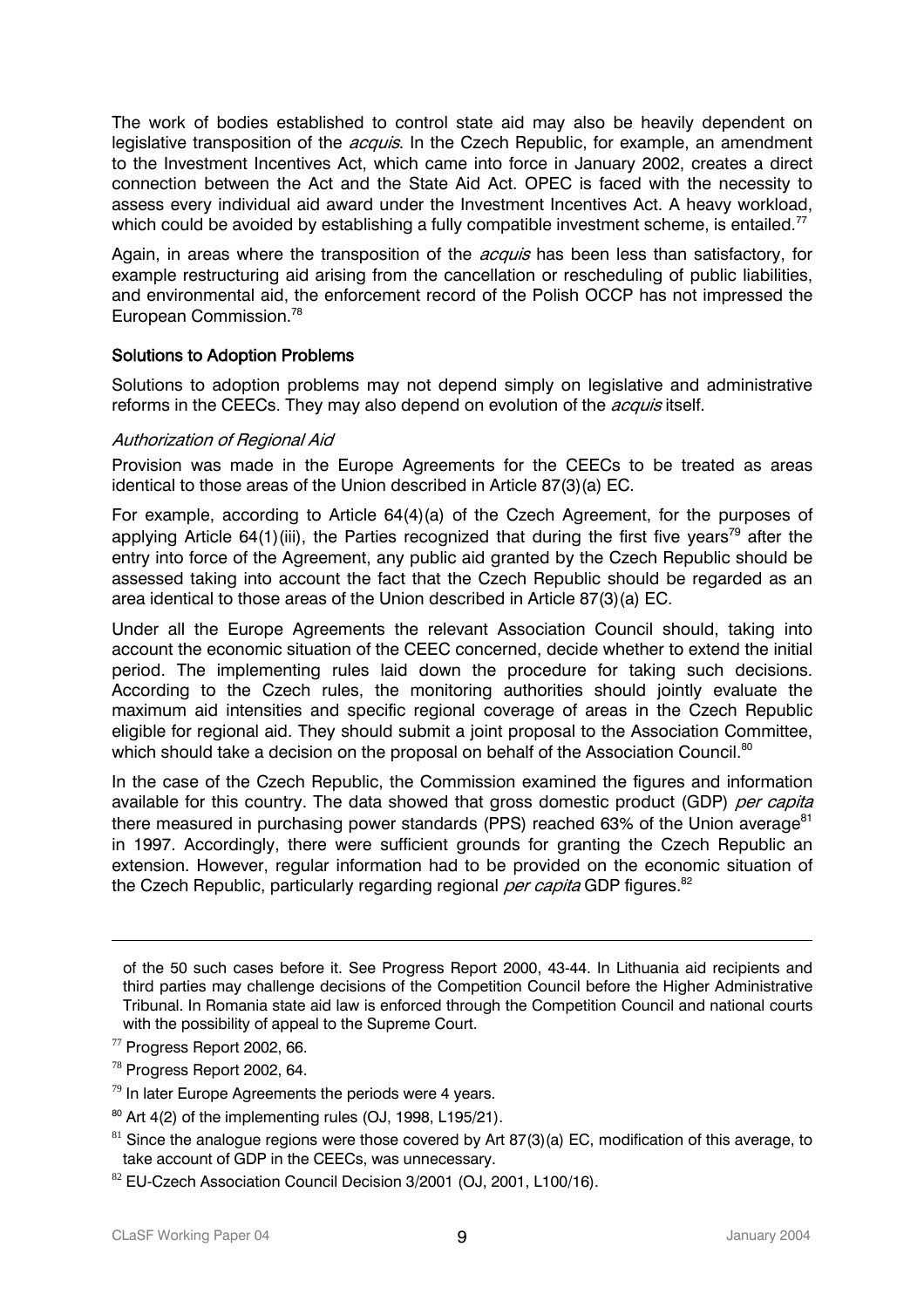Extensions, sometimes with retrospective effect, $83$  were agreed within other Association Councils, though the Councils did not apparently have available the data necessary to determine the appropriateness of such extensions throughout the territory of each CEEC.

Very limited regional data existed concerning structural business statistics in Hungary<sup>84</sup> and Poland.<sup>85</sup> No data existed concerning social indicators and structural business statistics in regions of the Czech Republic<sup>86</sup> or Slovakia.<sup>87</sup> In Bulgaria regional statistical data were poor, and the creation of a database for regional data storage would require significant investment of financial resources.<sup>88</sup> In Romania very limited data existed concerning investment, social indicators, and structural business statistics.<sup>89</sup> No regional data were available for GDP, social indicators, or structural business statistics in Slovenia,<sup>90</sup> Latvia,<sup>91</sup> or Estonia.<sup>92</sup>

More particularly, decisions on extensions, such as that for the Czech Republic, sought to take due account of the differing levels of economic development and envisaged modulation of the maximum aid intensities within the different regions of the Czech Republic. To this end, differentiation of aid intensities was agreed jointly by the Commission and the Czech monitoring authority and stipulated in the decision. However, the Czech Government had merely 'created an inter-ministerial committee to consider [the] issue' of a regional aid map. $93$  Regional aid maps were intended to differentiate aid intensity levels according to the severity of the regional problems, as reflected in *per capita* income, being addressed. In the absence of such a map, it is uncertain on what data the modulation of maximum aid intensities envisaged in the decision was to be based.<sup>94</sup>

Similarly, in the case of Poland, the procedure for extending the initial transitional period was 'well under way,'<sup>95</sup> even before the preparation of a regional aid map had commenced.96

Later decisions on extension required the CEEC concerned within six months of the decision to submit *per capita* GDP figures at NUTS Level II, that is the whole of the country, so that a regional aid map could be adopted. $97$  The maximum level of aid intensity for Slovenia generally was set at 40%, though 50% was permissible in EU regions which, like

- 88 Progress Report 2000, 69-70
- <sup>89</sup> Progress Report 2000, 69-70.
- $90$  Progress Report 2000, 63-64.
- $91$  Progress Report 2000, 74-75.
- $92$  Progress Report 2000, 68.
- <sup>93</sup> Progress Report 2000, 51.
- $94$  The Czech Republic subsequently proposed a regional aid map, which was in line with the *acquis*, for joint adoption by the Association Committee (Progress Report 2002, 66). The SAA with Croatia makes express reference to a regional aid map (Art 70(7)(b)).
- <sup>95</sup> Joint Press Release of the Seventh Meeting of the EU-Poland Association Council, 10 October 2000.
- 96 Progress Report 2000, 43. Poland subsequently proposed a regional aid map for adoption under the Europe Agreement (Progress Report 2002, 63).

<sup>83</sup> See, eg, COM (2002)638, 17.

<sup>84</sup> NPAA, 50.

<sup>85</sup> Progress Report 2000, 67-68.

<sup>86</sup> Progress Report 2000, 82.

<sup>87</sup> Progress Report 2000, 63-65.

<sup>97</sup> See, eg, EU-Slovenia Association Council Decision 4/2001 (OJ, 2002, L37/9), Art 2.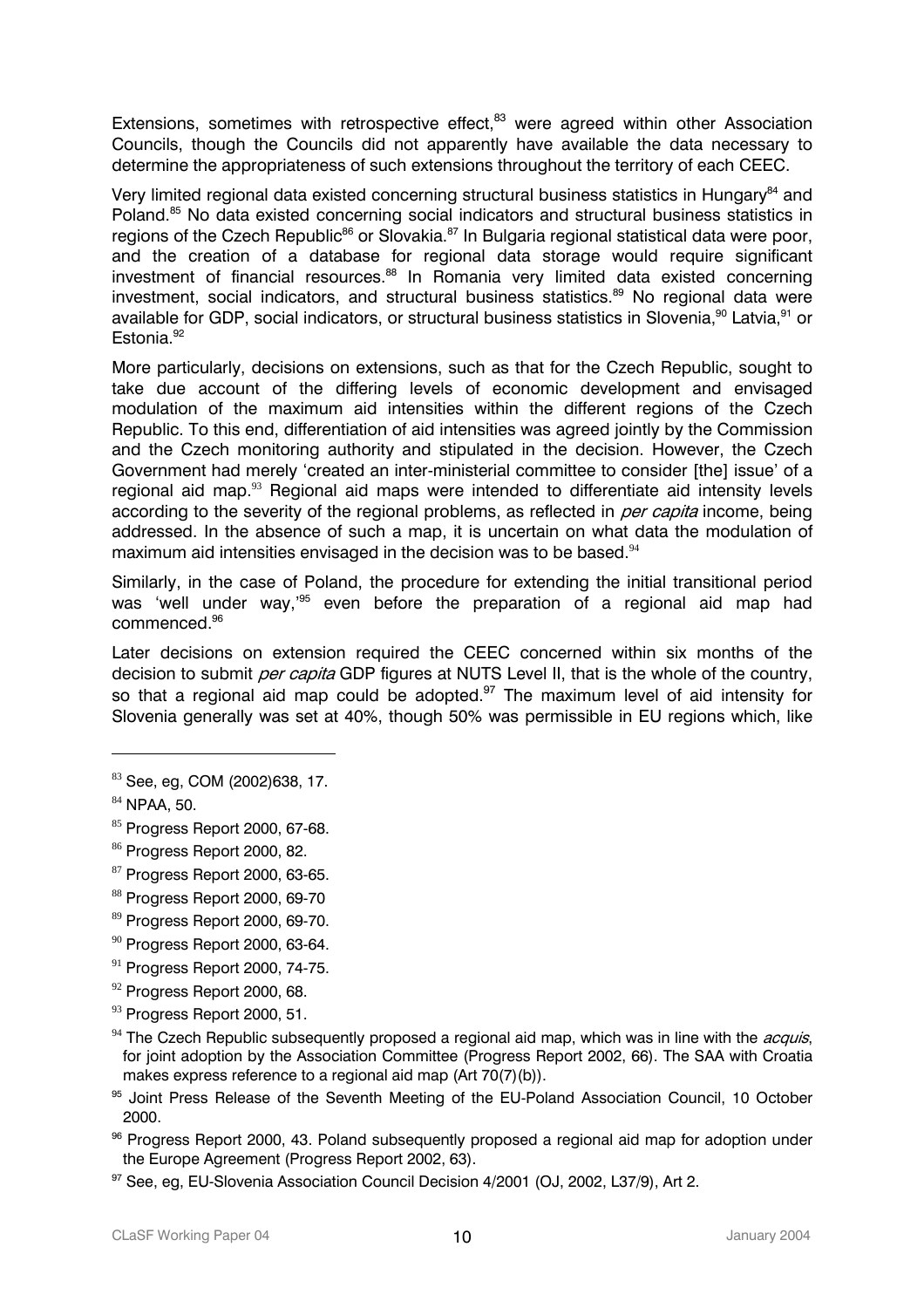Slovenia, had a *per capita* GDP less that 60% of the Union average. The maximum level of aid intensity was set at 35% for Central Slovenia, 'in view of the relative situation of each NUTS level III region'.<sup>98</sup> Possibly, lower maxima than within the existing Union were set because 'the seriousness and intensity of the regional problems addresses must be assessed within the broader context of all the countries which have concluded Europe Agreements'.<sup>99</sup>

The lack of such data may conceal underlying problems of the *acquis*. Improved data and accession may sharpen the focus on such problems.

Article 87(3)(a) EC provides that aid may be authorized 'to promote the economic development of areas where the standard of living is abnormally low or where there is serious underemployment.' According to Commission practice, the main criterion for considering an area eligible for regional aid pursuant to Article 87(3)(a) EC is that GDP per capita should be less than 75% of the Union average, measured in PPS.<sup>100</sup> This practice, if unreformed, means that enlargement will create 'victims of shifting statistical averages'.<sup>101</sup> In other words, a few regions of CEECs will cease to meet the 75% criterion, simply because enlargement leads to a reduction of the determining average.<sup>102</sup>

Again, Commission practice within the Union has been based on the principle of concentration – that aid should be concentrated in the most 'needy' regions.<sup>103</sup> It is unclear whether such practice is capable of taking into account the structural problems of the CEECs.<sup>104</sup> In the case of Poland, for example, it has been argued that if 'structural megaadjustment' is to succeed, the regions with the greatest economic potential, such as Gdansk, Poznan, and Warsaw, should receive priority for state support, particularly as regards infrastructure.<sup>105</sup> In other words, comparative strength rather than comparative weakness should be a criterion for the grant of aid. This criterion would contradict the concentration principle in Commission practice. The contradiction might be reflected in concrete problems. For example, as the above regions of Poland develop, they might cease to meet the 75% criterion.

Even where the 75% criterion is met, certain aid, particularly 'operating aid', may be prohibited in Commission practice. Operating aid has been defined by the Court of First Instance as aid intended to relieve an undertaking of the expenses it would itself normally have had to bear in its day-to-day management or its usual activities.<sup>106</sup> It has been defined

 $98$  Proposal for a decision adopting a regional aid map on the basis of which public aid granted by Slovenia will be assessed, COM  $(2002)39$ , 11<sup>th</sup> recital in the Preamble.

 $99$  Ibid,  $9<sup>th</sup>$  recital in the Preamble.

 $100$  Commission Communication on the method for the application of Art 92(3)(a) and (c) EEC to regional aid (OJ, 1988, C212/3) para 1.1; Guidelines on national regional aid (OJ, 1998, C74/2).

<sup>&</sup>lt;sup>101</sup> FG Wishlade, *Regional State Aid and Competition Policy in the European Union* (Kluwer Law International, The Hague, 2003), 241.

<sup>&</sup>lt;sup>102</sup> Cf. regarding their ineligibility for Objective 1 assistance, M Hallet, National and Regional Development in Central and Eastern Europe: Implications for EU Structural Assistance (EC Commission, DG for Economic and Financial Affairs, Brussels, 1997), 14.

<sup>&</sup>lt;sup>103</sup> See, eg, Commission Decision 85/18 (OJ, 1985, L11/25) on the French regional planning grant scheme ('Prime d'aménagement du territoire').

 $104$  Cf M Cremona, 'State Aid Control: Substance and Procedure in the Europe Agreements and the Stabilisation and Association Agreements' (2003) 9 ELJ 265-287, 278 and 285, regarding 'emerging economies'.

<sup>&</sup>lt;sup>105</sup> Centre for Co-operation with European Economies in Transition, *Regional Development Problems* and Policies in Poland (OECD, Paris, 1992), 44.

 $106$  Case T-459/93 *Siemens SA v EC Commission* [1995] ECR II-1675, II-1696.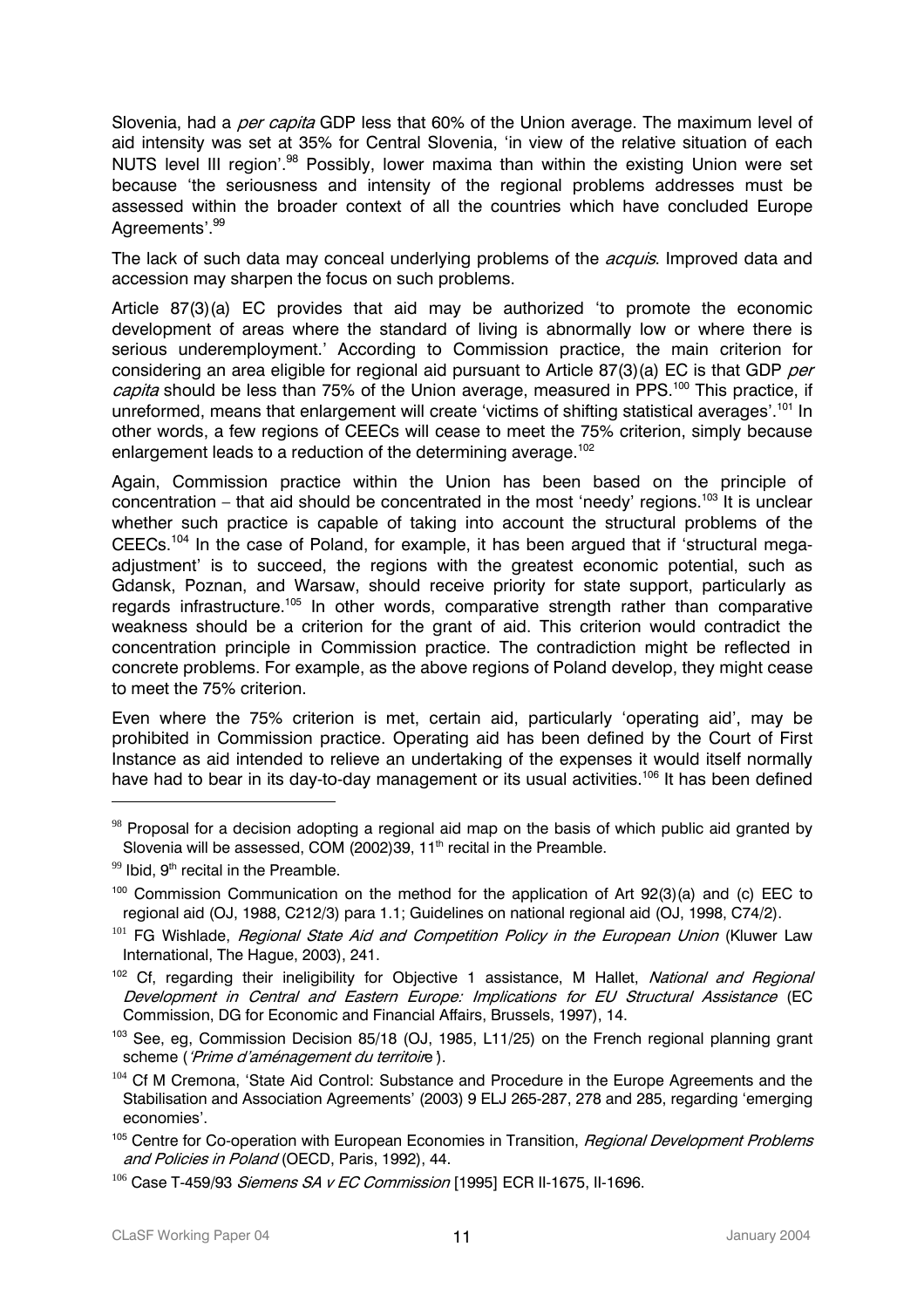by the Commission as aid having a direct effect on production costs and selling prices of recipients.<sup>107</sup> Such aid includes, for example, aid for transportation and storage,<sup>108</sup> aid for financing shipyard stocks of semi-finished products and finished products, as opposed to raw materials,<sup>109</sup> a ten-year tax exemption on returns from approved investments.<sup>110</sup> and aid for the renovation of a float line at a flat-glass factory, which had to be carried out every six to nine years.<sup>111</sup>

It is feared that such aid may discourage firms from undertaking the restructuring necessary for them to solve their problems.<sup>112</sup> Instead of enabling recipient undertakings to overcome their difficulties, it may simply offset them and thus hamper structural adoption. As a result, such undertakings may be encouraged to continue uncompetitive activities.<sup>113</sup> If they are not likely to be rendered viable without permanent aid, no contribution is made to the development of a region as required under Article 87(3)(a) EC. Thus such aid may be prohibited.

However, various regions of CEECs, such as Katowice in Poland, may require aid simply to cushion the social consequences of restructuring.114 If such aid has operating character, it may not necessarily be compatible with Union practice under Article 87(3)(a) EC.<sup>115</sup> For example, according to the Commission, the legislation on the Special Economic Zones in Poland included operating aid, particularly tax relief for investors until 2017 and the reduction of social security contributions. The Commission objected to such aid in accession negotiations.<sup>116</sup>

Again, in Latvia the Commission objected to certain aid schemes, particularly export aids, in the Special Economic Zones.<sup>117</sup> Amendments aimed at aligning the legislation on these Zones and on free ports with the *acquis* entered into force in January 2002.<sup>118</sup> Similarly,

 $107$  Commission Decision 82/744 (OJ, 1982, L315/23) concerning Italian Law No 423/81 of 1 Aug. 1981 on measures for agriculture.

<sup>108</sup> Commission Communication C25/91 (OJ, 1991, C189/5) concerning aids by means of which the Netherlands intend to stimulate an environmentally acceptable disposal of surplus manure.

 $109$  Commission Decision 88/281 (OJ, 1988, L119/33) on aid for shipbuilding and ship repair in Italy – Art 10 of Law No 111 of 22 March 1985.

<sup>110</sup> Commission Decision 70/304 (JO, 1970, L128/33) relative au projet de loi italien visant la restructuration, la réorganisation et la conversion de l'industrie textile.

<sup>&</sup>lt;sup>111</sup> Commission Decision 87/195 (OJ, 1987, L77/47) on a proposal by the Belgian Government to grant aid for investments by a flat-glass producer at Moustier.

<sup>112</sup> Commission Decision 73/274 1973 (OJ, 1973, L254/14) on Art 20 of Italian Law No 1101 of 1 Dec 1971 on the restructuring, reorganisation and conversion of the textile industry.

<sup>113</sup> Commission Decision 79/496 (OJ, 1979, L127/50) on the UK scheme of assistance in the form of interest relief grants in favour of the offshore supplies industry.

<sup>&</sup>lt;sup>114</sup> Centre for Co-operation with European Economies in Transition, op cit, 44.

<sup>&</sup>lt;sup>115</sup> Though in certain sectors some operating aid may be permissible. See, eg, regarding 'current production aid', Art 5(3) of Council Regulation 1407/2002 (OJ, 2002, L205/1) on state aid to the coal industry.

<sup>&</sup>lt;sup>116</sup> Progress Report 2000, 42-43. Poland has responded to Commission objections by abolishing the possibility of granting tax relief to exporting companies (A Mayhew, op cit, 26). It may be questioned whether the elimination of such aid would undermine the domestic popularity of the Polish Government or enable it to improve public finances, using accession requirements as an excuse. Cf, L Friis and A Jarosz, 'When the Going Gets Tough. The EU's Enlargement Negotiations with Poland' (2001) Journal of European Integration 29-62.

 $117$  Progress Report 1998, COM (98)704.

 $118$  Progress Report 2002, 63.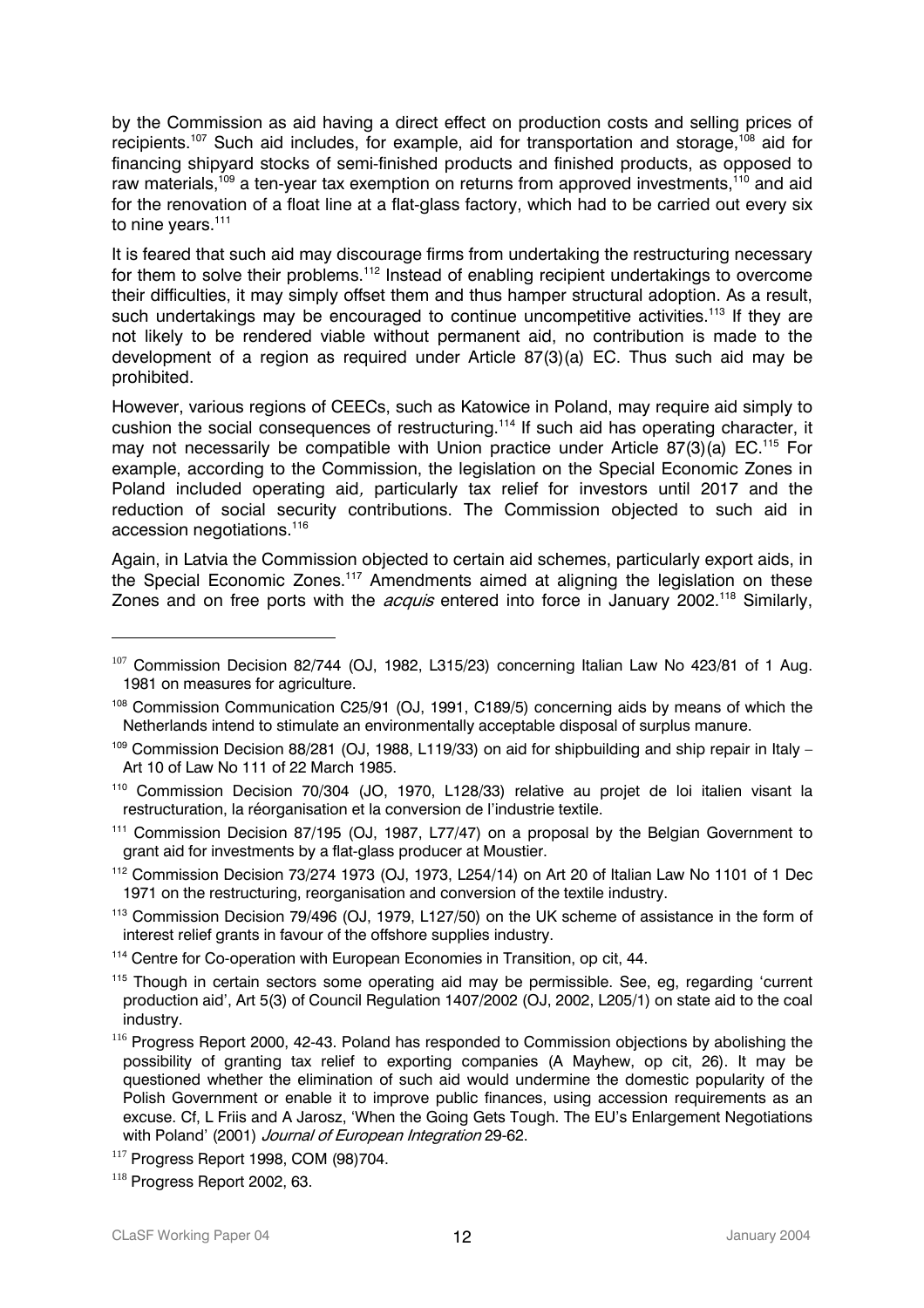Slovenia had to repeal the export-based criterion for tax reductions under the Act on Economic Zones.<sup>119</sup>

In Romania an Act on Industrial Parks was adopted in August 2000. The criteria established by this Act for the creation of industrial parks and the financial incentives, such as soft loans and interest rebates, given to companies in these parks did not appear to the Commission to be in line with the Romanian legislation on state aid or with the  $acquis$ .<sup>120</sup> Accordingly, such aid was challenged by the Commission.

In short, therefore, only limited attempts seem to have been made in practice based on Article 87(3)(a) to investigate conditions in the CEECs, let alone to adapt this practice in the light of such conditions.

## Authorization of 'Transition Aid' or Transitional Aid?

Authorization of 'transition aid' was envisaged in the implementing rules adopted under the Europe Agreements.<sup>121</sup> According to the rules for the Czech Republic, the Commission and the monitoring authority of the Czech Republic should work out, and modify if necessary, in addition to the types of aid allowed in the Union, special guidance on the compatibility of transition aid. Such aid was that designed to combat the specific problems of the Czech Republic as it completed transition to a market economy.<sup>122</sup>

The approach seemed somewhat stricter in the later rules. For example, according to the rules adopted by the EU-Lithuania Association Council, the monitoring authorities might, if necessary and at the request of Lithuania, jointly evaluate problems raised by the implementation of the *acquis* in the field of Lithuanian state aid, as it completed transition to a market economy. The evaluation of such problems should not relate to the agricultural sector, fisheries, coal and steel, or to sensitive sectors (automobiles, man-made fibres, or shipbuilding) for which specific Union arrangements existed. Where appropriate, the monitoring authorities should submit a joint proposal to the Association Council, which might adopt a decision.<sup>123</sup>

Questions raised by such arrangements had already been faced at the time of German unification, when the former GDR became part of the Union.<sup>124</sup> It was questioned whether Article 87 EC, having been devised for a 'normal situation,' would prove sufficiently flexible to cope with the economic problems of the former GDR and to facilitate the transition towards a market economy.<sup>125</sup> The questions, as in the case of the CEECs, focussed on operating aid, horizontal aid, and sectoral aid.

<sup>&</sup>lt;sup>119</sup> Council Decision 2002/94 (OJ, 2002, L44/101) on the principles, priorities, intermediate objectives and conditions contained in the Accession Partnership with Slovenia.

<sup>&</sup>lt;sup>120</sup> Progress Report 2000, 45. See, similarly, in the case of Slovakia, Progress Report 2000, 43.

<sup>&</sup>lt;sup>121</sup> Cf Art 29 of the WTO Agreement on Subsidies and Countervailing Measures, which makes special allowance for aid necessary for the 'transformation from a centrally-planned into a market, freeenterprise economy'.

<sup>&</sup>lt;sup>122</sup> Art 4(3) of the implementing rules (OJ, 1998, L195/21).

<sup>&</sup>lt;sup>123</sup> Art 4(3) of Decision 2/2001 of the EU-Lithuania Association Council (OJ, 2001, L98/19) adopting the implementing rules for the application of the provisions on state aid referred to in Art. 64(1)(iii) and (2) EA.

 $124$  The European Community and German Unification, Bull EC, Supp 4/90, 74-75; M Schütte and J-P Hix, 'The Application of State Aid Rules to Privatizations: the East German Example' (1995) 32 CMLRev 215.

regarding 'abnormalities' in Poland, OECD, *Industry in Poland: Structural Adjustment Issues and* 125 K Hailbronner, 'Legal Aspects of the Unification of the Two German States' (1991) EJIL 18, 40. Cf, Policy Options (Paris, 1992).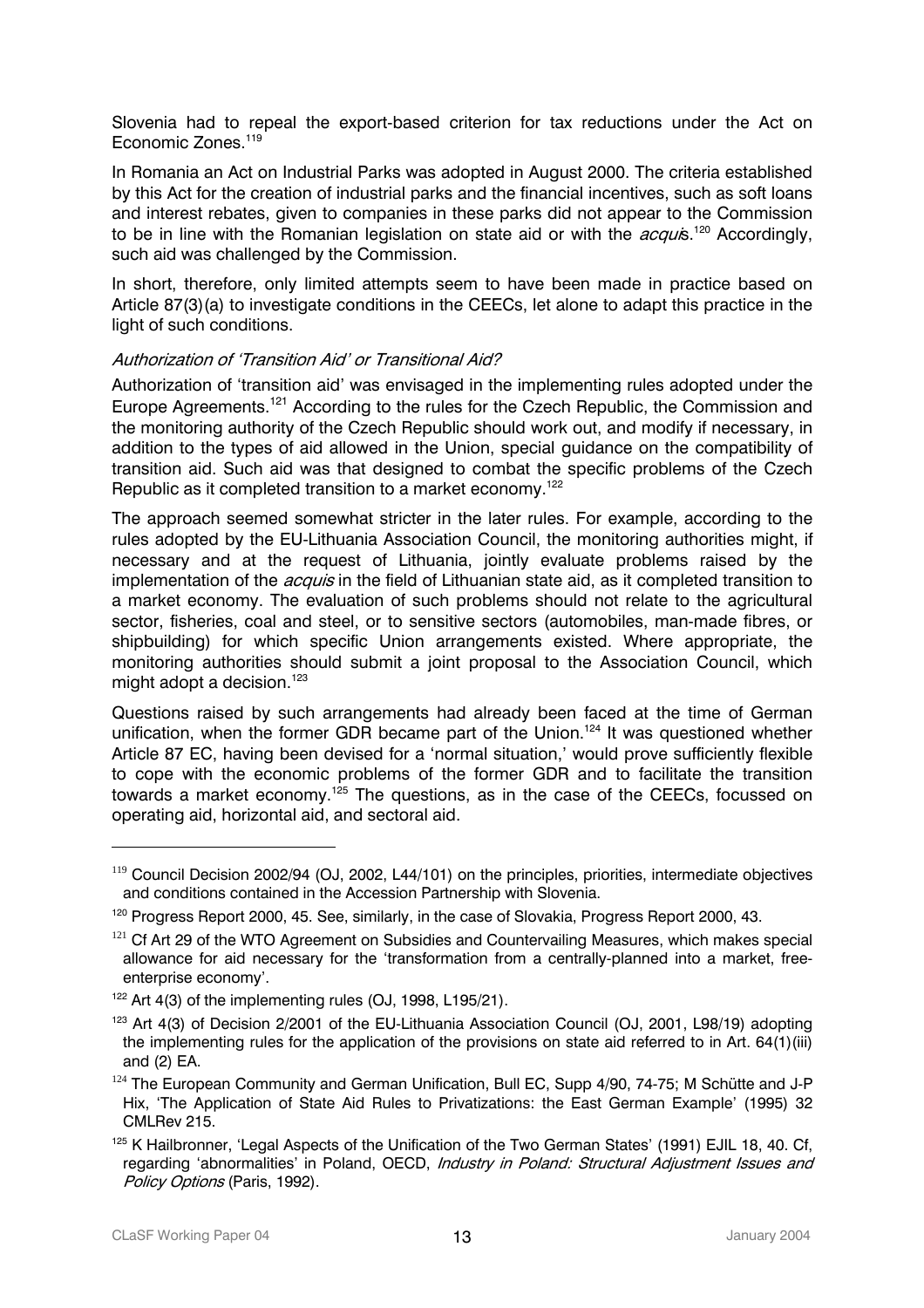### Operating Aid

To take account of transition problems in the former GDR, some flexibility was introduced into Commission practice regarding operating aid. For example, 'with a view to the unprecedented transformation of a planned economy into a market economy inside the Community,' the Commission accepted that operating aid might be granted to eastern German companies to enable them to maintain production which might become viable after restructuring.<sup>126</sup>

A controversial matter was whether a satisfactory balance was struck between transition needs and competition policy requirements. For example, it was argued that state aid in eastern Germany favoured large-scale and capital-intensive investment mainly by companies which often already had a dominant position in the western German market. As a result, the structure of competition in Germany as a whole might be adversely affected.<sup>127</sup>

Nevertheless, the CEECs argued in accession negotiations that account should be taken of transition problems. In particular, Poland requested a protocol providing that state aid to environmental, regional, and restructuring projects would be judged in the light of transition problems.128 There was, in fact, a Commission draft of a special aid regime for countries in transition, but the draft was withdrawn.129

The EU may have been reluctant to use the expression 'transition' in accession negotiations, because completion of transition to a market economy is a condition for Union membership stipulated at the Copenhagen Council in 1993.<sup>130</sup> At the same time, the EU may have sought to limit disruption of the *acquis*. Accordingly, the EU emphasis in accession negotiations was on limiting the authorization of operating aid in CEECs to transitional periods.

According to the Accession Act, Poland may apply corporate tax exemptions granted before 1 January 2001 in the Special Economic Zones for transitional periods. They may be granted to small enterprises, as defined in accordance with the Union law definition of such enterprises<sup>131</sup> and in conformity with Commission practice, until 31 December 2011. They may be granted to medium-sized enterprises, as defined in accordance with the Union law definition of such enterprises $132$  and in conformity with Commission practice, until 31

<sup>&</sup>lt;sup>126</sup> Notice C 14/93 (ex N 36/93) (OJ, 1994, C162/4) concerning aid which Germany plans to grant to Leuna AG for the production and sale of caprolactam. However, the likelihood of future viability must be established. See Communication C 4/94 (ex NN 103/93) (OJ, 1994, C206/10) concerning aid decided by the German Government in favour of Leuna AG, Land Sachsen-Anhalt. More particularly, aid to facilitate adaptation of an undertaking to the market and thus to make its privatisation possible might be permissible in the former GDR. See, eg, Notice C 62/94 (N 376/94) (OJ, 1995, C113/13) concerning aid the German Government intends to grant to Sächsische Olefinwerke GmbH, Bohlen.

<sup>&</sup>lt;sup>127</sup> 'German Unification: Consequences and Prospects for East Germany', *European Economy* (1991) 163.

<sup>&</sup>lt;sup>128</sup> National Strategy for Integration II, para 2.74. See, similarly, in the case of the Czech Republic, the Czech Position Paper, chapter 6.

 $129$  A Mayhew, op cit, 26.

<sup>&</sup>lt;sup>130</sup> Bull EU 6-1993, pt l.13.

<sup>&</sup>lt;sup>131</sup> Commission Recommendation 96/280 (OJ, 1996, L107/4) concerning the definition of small and medium-sized enterprises.

 $132$  Ibid.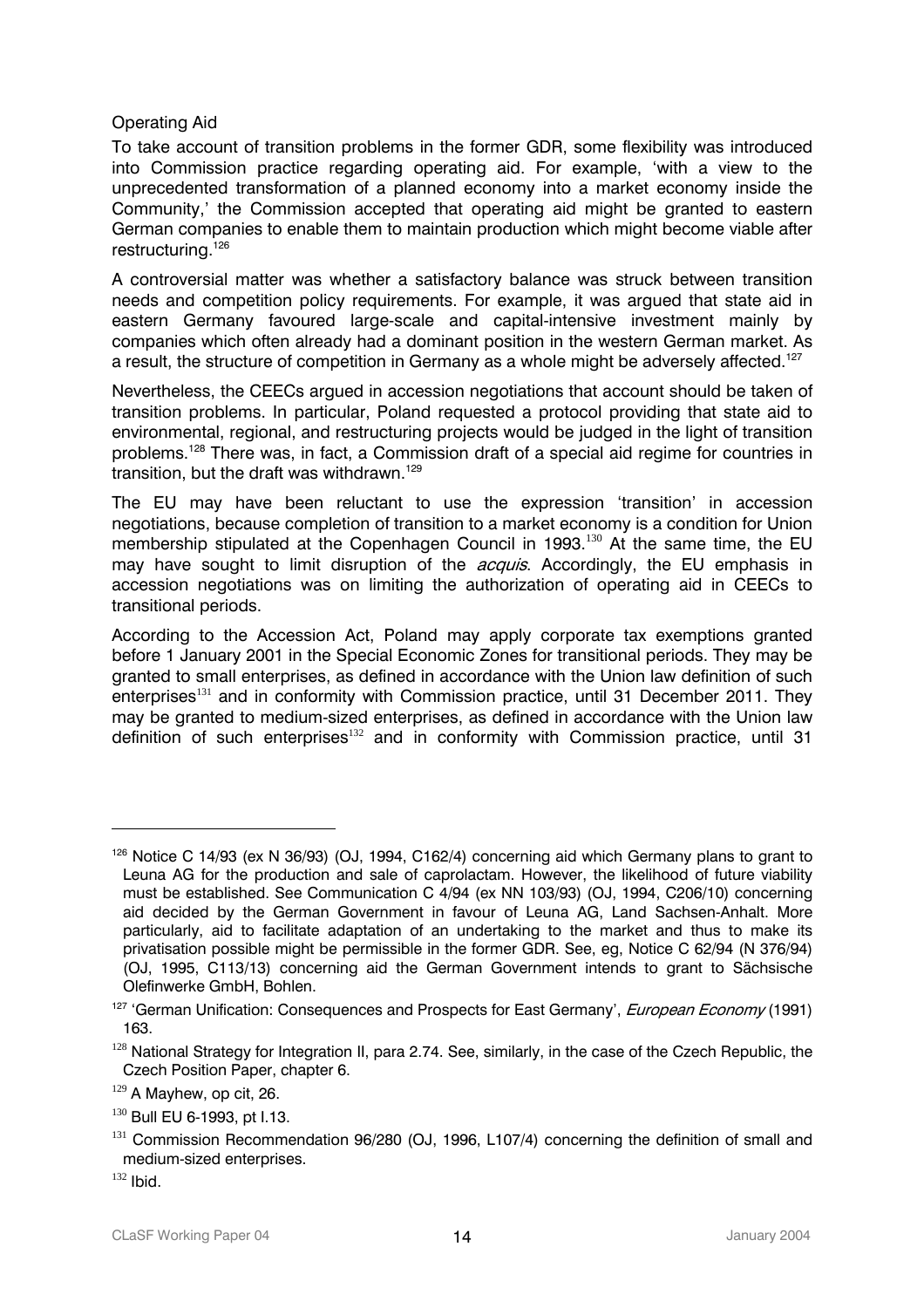December 2010.<sup>133</sup> In the event of a merger, acquisition, or any similar event which involves the beneficiary of such a tax exemption, the exemption shall be discontinued.

In the case of large undertakings, corporate tax exemptions may only be continued until 31 December 2006, and may only be granted for regional investment or for training, research and development, or environmental investment.

Regional investment aid for large undertakings shall not exceed a maximum of 75% of the eligible investment costs if the undertaking obtained its Special Economic Zone (SEZ) permit before 1 January 2000. If the undertaking obtained its SEZ permit during the year 2000, the total aid shall not exceed a maximum of 50% of the eligible investment costs. Eligible costs shall be defined on the basis of the Guidelines on national regional aid.<sup>134</sup> If the undertaking is active in the motor vehicle sector, $135$  the total aid shall not exceed a maximum of 30% of the eligible investment costs. The period for calculating the aid to be included under these ceilings shall start on 1 January 2001; all aid claimed and received on the basis of profits that precede this date shall be excluded from the calculation.

Aid to large undertakings for training, research and development, or environmental investment must not exceed the relevant aid intensity ceilings applicable to such aid objectives pursuant to Article 87 EC or as otherwise provided for in the Accession Act.<sup>136</sup> The period for calculating the aid to be included under the applicable ceilings shall start on 1 January 2001; all aid claimed and received on the basis of profits that precede this date shall be excluded from the calculation. For the purpose of calculating the total aid, account shall be taken of all aid granted to the beneficiary in relation to eligible costs, including aid granted under other schemes and irrespective of whether the aid is granted by local, regional, national, or Union sources. Eligible costs shall be defined on the basis of the Union rules applicable to the aid objective concerned.<sup>137</sup>

Similarly, Hungary may apply corporate tax benefits granted prior to 1 January 2003.<sup>138</sup> They may be granted to small and medium-sized enterprises, as defined in accordance with the Union definition<sup>139</sup> of such enterprises and in conformity with Commission practice, up to 31 December 2011. In the event of a merger, acquisition or any similar event which involves the beneficiary of a tax benefit, the benefit shall be discontinued.

In the case of large undertakings, corporate tax benefits may only be continued until 31 December 2005, and may only be granted for regional investment aid or for training, research and development, or environmental investment.

Regional investment aid for large undertakings shall not exceed a maximum of 75% of the eligible investment costs if the undertaking started its investment under the scheme prior to 1 January 2000. If the undertaking started its investment under the scheme during the years 2000-2002, the total investment aid shall not exceed a maximum of 50% of the eligible

<sup>&</sup>lt;sup>133</sup> Poland had sought a transition period lasting until 2017. See National Strategy for Integration II, para 2.74.

<sup>134</sup> OJ, 1998, C74/ 9.

<sup>&</sup>lt;sup>135</sup> Within the meaning of Annex C of the Community Multisectoral framework on regional aid for large investment projects (OJ, 2002, C70/8).

<sup>136</sup> See below, regarding Section 5.2 of Annex XII to the Accession Act.

<sup>&</sup>lt;sup>137</sup> Section 5.1 of Annex XII to the Accession Act.

<sup>138</sup> Under Arts 21(7), (10) and (11) of Act LXXXI of 1996 on Corporate Tax and Dividend Tax and Art. 93 of Act CXXV of 1999 on the Budget of 2000.

<sup>139</sup> Commission Recommendation 96/280 (OJ, 1996, L107/4) concerning the definition of small and medium-sized enterprises.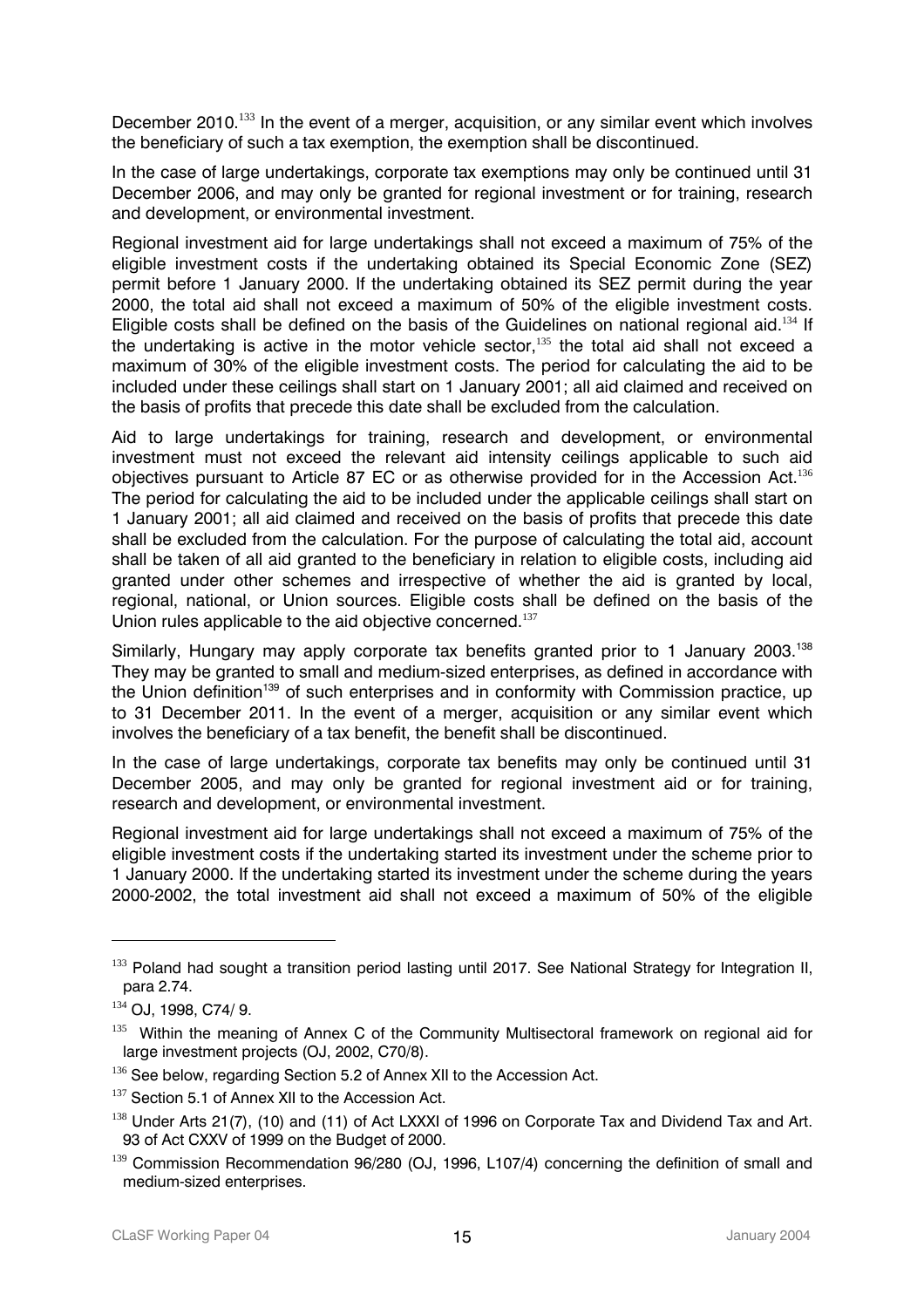investment costs. If the undertaking is active in the motor vehicle sector, $140$  the total investment aid shall not exceed a maximum of 30% of the eligible investment costs if the undertaking started its investment under the scheme prior to 1 January 2000. If the undertaking started its investment under the scheme during the years 2000-2002, the total investment aid shall not exceed a maximum of 20% of the eligible investment costs.

Aid to large undertakings for training, research and development, or environmental investment must not exceed the relevant aid intensity ceilings applicable to such aid objectives pursuant to Article 87 EC. The period for calculation of aid to be included under the applicable ceilings shall start on 1 January 2003; all aid claimed and received on the basis of profits that precede this date shall be excluded from the calculation. Eligible costs shall be defined on the basis of the criteria arising from the Union rules applicable on 1 January 2003 to the aid objective concerned. In the case of investment by the beneficiary in relation to public infrastructure, the aid shall be limited to 100% of the costs incurred up to and including 31 December 2002.<sup>141</sup>

Moreover, Hungary may apply corporate tax reductions in favour of offshore companies granted prior to 1 January  $2003^{142}$  up to 31 December 2005. In the event of a merger, acquisition, or any similar event which involves the beneficiary of a tax reduction, the reduction shall be discontinued.<sup>143</sup>

Finally, Hungary may apply, up to 31 December 2007, local business tax reductions of up to 2% of the net receipts of undertakings, granted by local government for a limited period of time.<sup>144</sup> Such reductions are not available to undertakings in receipt of corporate tax reductions or aid incompatible with Article 87 EC.<sup>145</sup>

Apparently, in practice, such aid mainly benefits transnational corporations (TNCs). The aid means that the Hungarian Government incurs considerable tax losses and undermines its national SMEs, even though the aid is not the main factor attracting foreign direct investment. However, the interests of aid recipients have become internalized in state policy. There may be close contacts between TNCs, business organizations, and the Hungarian Government and the pressure of possible exit and legal challenges by TNCs. At the same time, the Government may depend on investors for information and arguments. The result is a convergence of interests between the Hungarian Government and its major foreign investors. Thus in accession negotiations the Hungarian Government might merely mediate between its TNCs and the Commission on behalf of the TNCs.<sup>146</sup>

'Horizontal Aid'

 $\overline{a}$ 

Commission practice regarding research and development aid<sup>147</sup> reflects the requirement in Article 163(1) EC that the Union should seek to strengthen the scientific and technological bases of Union industry and encourage it to become more competitive at international level.

<sup>&</sup>lt;sup>140</sup> Within the meaning of Annex C of the Community Multisectoral framework on regional aid for large investment projects framework for state aid to the motor vehicle industry (OJ, 2002, C70/8).

<sup>&</sup>lt;sup>141</sup> Section 4.1 of Annex X to the Accession Act.

 $142$  Under Arts 4.28 and 19(2) of Act LXXXI of 1996 on Corporate Tax and Dividend Tax.

<sup>&</sup>lt;sup>143</sup> Section 4.2 of Annex X to the Accession Act.

<sup>&</sup>lt;sup>144</sup> Under Arts 6 and 7 of Act C of 1990 on Local Taxes, as amended by Art 79(1) and (2) of Act L of 2001 on the Amendment to Financial Laws, as amended by Art 158 of Act XLII of 2002 on Amendment of Acts on Taxes, Contributions, and Other Budgetary Payments.

<sup>&</sup>lt;sup>145</sup> Section 4.3 of Annex X to the Accession Act.

<sup>&</sup>lt;sup>146</sup> A Bieler, 'European integration and Eastward Enlargement: the widening and deepening of neoliberal restructuring in Europe' Queen's Papers on Europeanization (forthcoming).

<sup>&</sup>lt;sup>147</sup> Community Framework for State Aids to Research and Development (OJ, 1996, C45/2).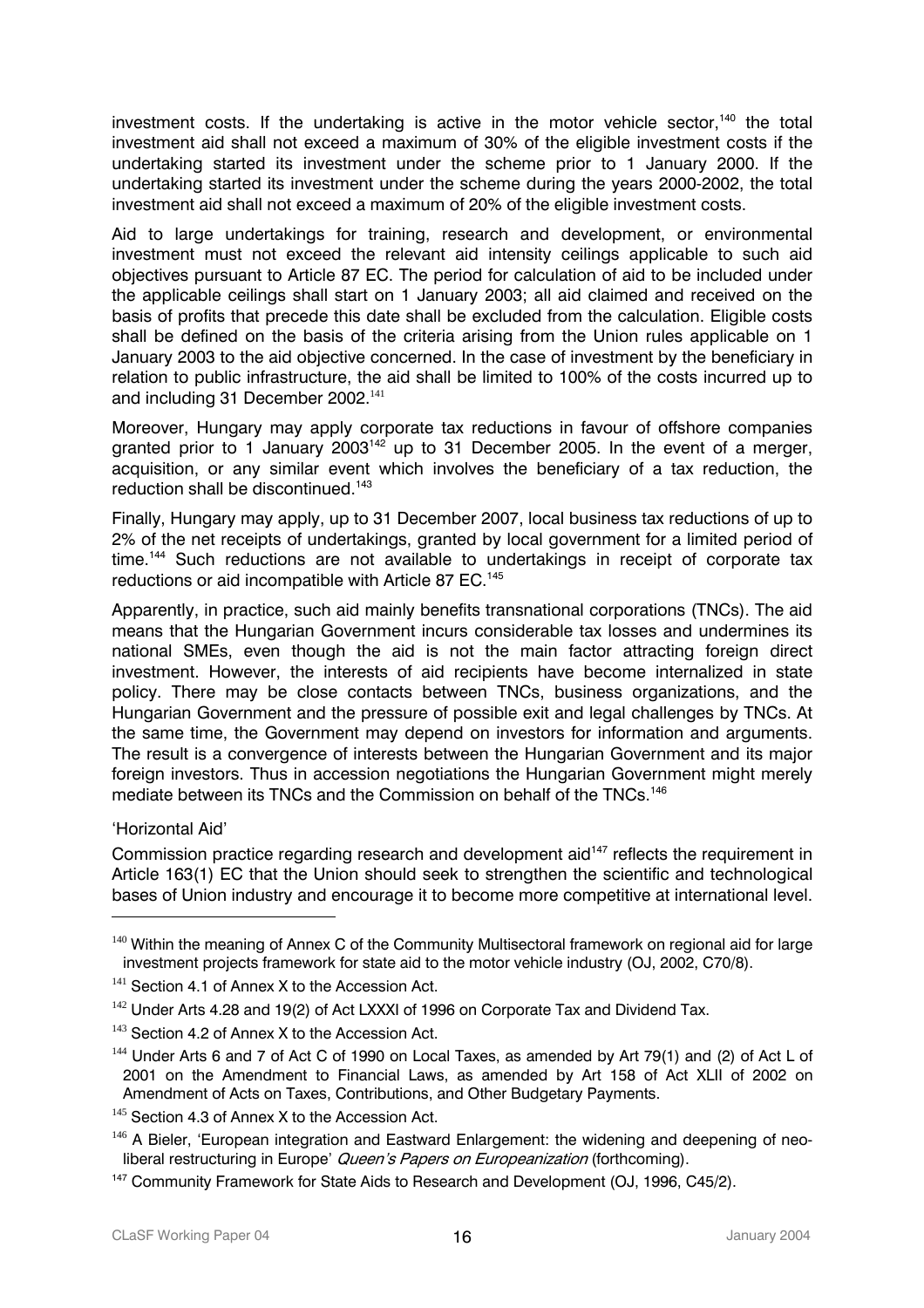This practice relies on the distinction between aid to 'modernization' and aid to 'genuine innovation' at Union level. A project may be regarded as insufficiently innovatory for aid to be permissible where it concerns processes already in use in other Member States.<sup>148</sup> However, the fact that innovation by Union standards may not be the intended result of such aid does not necessarily preclude the possibility that technological development of considerable importance for CEECs could result. 149 Certainly, the Commission might authorize 'technical rationalization' aid in the former GDR, given 'the omissions of the former system to invest in necessary equipment, neglected maintenance and repair and outdated equipment.'150 However, the Accession Act makes no exception from general EU rules regarding costs eligible for aid to research and development.

Again, Article 174(2) EC establishes as one of the principles of Union environmental policy that the polluter should pay. This principle is embodied in the Commission guidelines regarding environmental aid.<sup>151</sup> However, the Economic and Social Committee considers that application of the principle should be withheld in respect of the least-developed regions or acknowledged problem areas within the Union.152 More particularly, the Commission might accept aid in the former GDR to enable undertakings to meet environmental standards, given 'former omissions to respect these standards.<sup>'153</sup> It has also been suggested by the Committee on External Economic Relations of the European Parliament that aid granted to the coal and steel industries by the CEECs for the purpose of environmental protection should be exempted from prohibition.<sup>154</sup>

However, the EU preference is to rely on transitional periods for authorization of environmental aid taking account of conditions in CEECs. In the case of investments in Poland that relate to standards for which a transitional period has been granted under the Environment Chapter and for the duration of that transitional period, the aid intensity is limited to the regional aid ceiling with a 15% supplement for SMEs. For existing integrated pollution prevention and control (IPPC) installations covered by a transitional period under the Environment Chapter, the level of 30% aid intensity is accepted until the end of 2010. For the IPPC-related investment not covered by a transitional period under the Environment Chapter, the level of 30% aid intensity is accepted until 31 October 2007. For large combustion plants, an investment aid intensity of 50% is authorized during a transitional period granted under the Environment Chapter. 155

 $148$  Commission Decision 87/16 (OJ, 1987, L12/27) on a proposal by the Italian Government to grant aid to a firm in the chemical industry (producing industrial auxiliaries, intermediates and pesticides).

<sup>&</sup>lt;sup>149</sup> Cf, the argument regarding the promotion of technology transfer to less developed regions of the Community in the ESC Opinion of 25 Sept 1991 (OJ, 1991, C339/6) on the Regions in the 1990s – Fourth Periodic Report on the Social and Economic Situation and Development of the Regions of the Community para 4.11.

<sup>&</sup>lt;sup>150</sup> Notice C 61/94 (N 375/94) (OJ, 1995, C113/5) concerning aid which the German Government intends to grant to Buna GmbH.

<sup>&</sup>lt;sup>151</sup> Community Guidelines for State Aid to Environmental Protection (OJ, 2001, C37/3).

<sup>152</sup> ESC Opinion of 19 Sept 1990 (CES (90) 1052) on Environmental policy and the single European market (additional own-initiative opinion on environmental policy, a fundamental aspect of economic and social development), 14. See now Arts 174(2) and 175(5) EC.

<sup>&</sup>lt;sup>153</sup> Notice C 61/94 (N 375/94) (OJ, 1995, C113/5) concerning aid which the German Government intends to grant to Buna GmbH.

<sup>&</sup>lt;sup>154</sup> Report on the draft implementing rules for state aid control to be adopted by the EU-Czech Association Council, EP Doc A 4-0394/97, 12.

<sup>&</sup>lt;sup>155</sup> Section 5.2 of Annex XII to the Accession Act.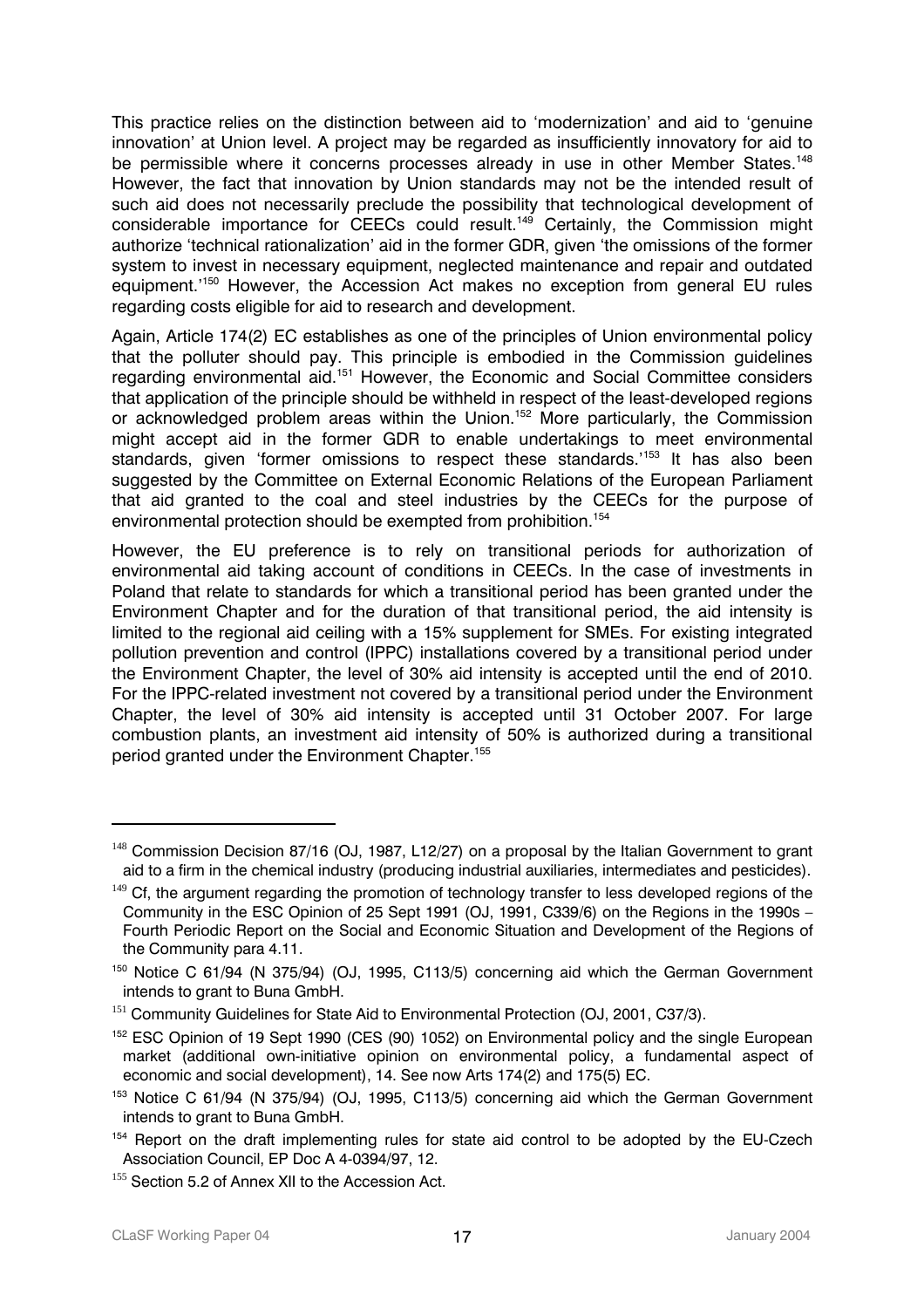## Sectoral Aid

Particular difficulties may arise in connection with the very strict approach adopted in Union practice towards aid to sectors which may be dominant in declining industrial areas. The difficulties of extending this approach to CEECs are suggested by the relaxation of restrictions on aid to shipbuilding and the steel industry in eastern Germany.<sup>156</sup> In the Accession Act the difficulties are supposed to be resolved by resort to transitionary periods.

In Poland alignment with Union rules governing state aid to the steel industry was demanded by the Commission.<sup>157</sup> According to the Accession Act, Poland may only grant such aid, if the national and individual restructuring programmes of the recipient companies include necessary measures for reaching viability and necessary cuts in production capacity, in line with the requirements set out in Protocol 2 of the Europe Agreement. Productivity 'comparable with the one attained by the EU steel industry shall be achieved gradually by 31 December 2006.'158

Again, Slovakia may apply until the end of the fiscal year 2009 a corporate income tax exemption<sup>159</sup> to one beneficiary in the steel industry.<sup>160</sup> The aid beneficiary must cap its production of flat products and its sales of flat products (hot-rolled, cold-rolled and coated) in the enlarged EU. The cap shall be established on the basis of the figures concerned for the year 2001. As from 2002, the aid beneficiary may make annual increases of 3% in the cap for production and 2% in the cap for sales. The cap for sales shall take effect as from the date of accession. Output of specific product types may vary on condition that combined output does not exceed the established caps. The beneficiary must not extend its range of groups of finished products existing on 13 December 2002. The total aid granted to the beneficiary must not exceed a total of US \$500 million. This aid can only be granted once and may not be extended or renewed under any circumstances.

The beneficiary must meet the terms of the privatization contract regarding the maintenance of employment levels. If the beneficiary fails to meet these terms, the aid shall be discontinued with immediate effect and the penalties provided for in the privatization contract shall apply. The objective of the aid is to facilitate the ordered rationalization of excess staffing levels, the resulting total cost being comparable to the aid.

Moreover, Slovakia may apply until the end of the fiscal year 2008 a corporate income tax exemption<sup>161</sup> to one beneficiary in the motor vehicle industry. The total aid under this tax exemption must not exceed 30% of the eligible investment costs of the relevant project incurred since 1998. Eligible costs shall be defined on the basis of the Guidelines on national regional aid.162

<sup>&</sup>lt;sup>156</sup> A Evans, *EC Law of State Aid* (Clarendon Press, Oxford, 1997).

 $157$  Council Decision 2002/91 (OJ, 2002, L44/72) on the principles, priorities, intermediate objectives and conditions contained in the Accession Partnership with Poland.

<sup>&</sup>lt;sup>158</sup> Annex III to Prot 8, on the Restructuring of the Polish Steel Industry, to the Accession Act. In the Czech Republic aid for restructuring of the steel industry is also permissible until 31 December 2006 (Para 1 of Protocol 2 on the Restructuring of the Czech Steel Industry).

<sup>&</sup>lt;sup>159</sup> Under Act No 366/1999 Coll. On Income Tax.

<sup>160</sup> State aid granted to the steel industry in Slovakia was incompatible with Protocol 2 of the Europe Agreement (Progress Report 2002, 63).

<sup>&</sup>lt;sup>161</sup> Under Government Regulation No 192/1998 Coll.

<sup>162</sup> OJ, 1998, C74/9.